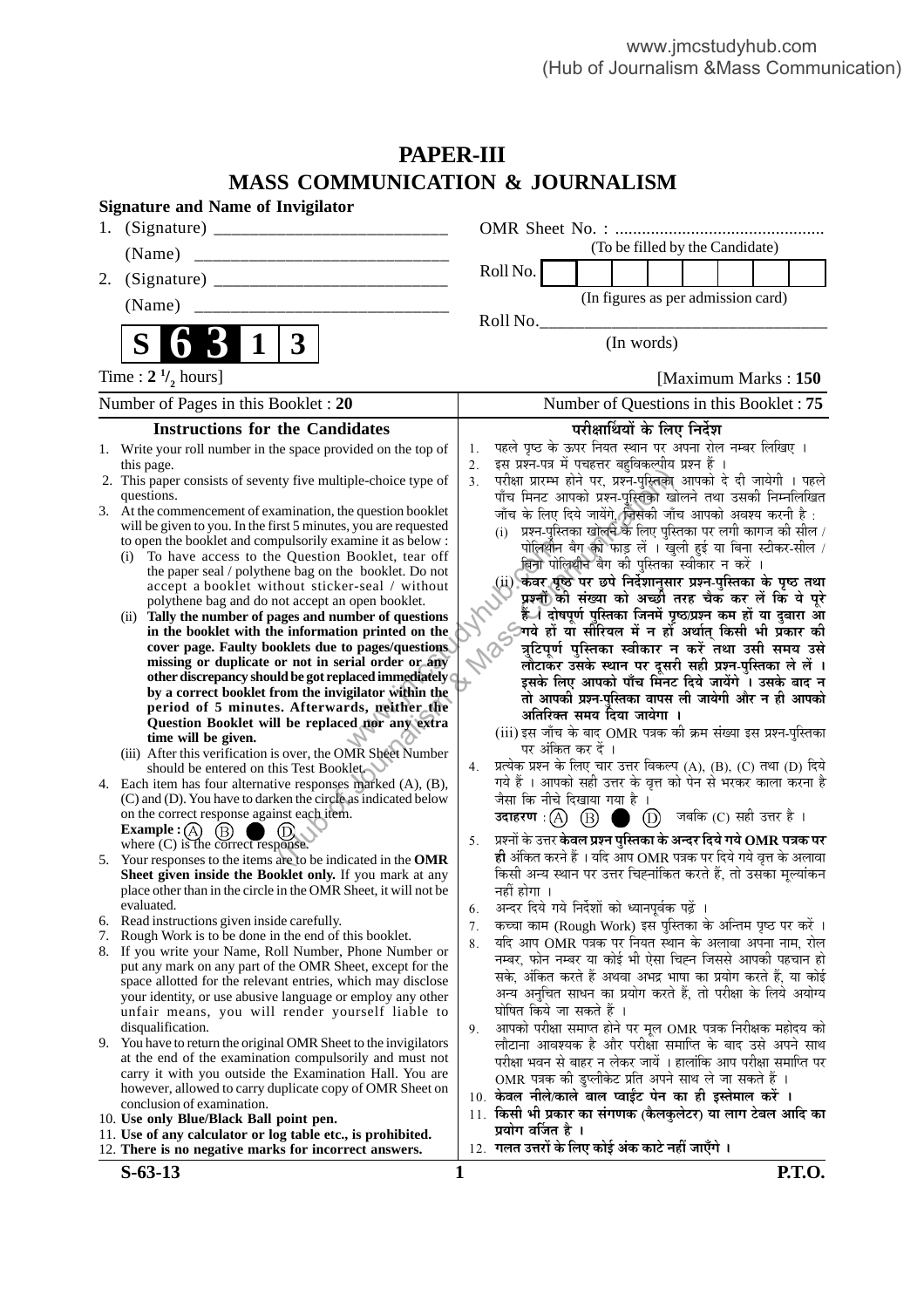## **MASS COMMUNICATION & JOURNALISM Paper – III**

- **Note :** This paper contains **seventy five (75)** objective type questions of **two (2)** marks each. **All** questions are compulsory.
- **1.** In non-verbal communication, signs signify
	- (A) nature (B) crime
	- (C) rigidity (D) constructs
- **2.** Communication has a \_\_\_\_\_\_ value.
	- (A) positive (B) negative
		- (C) neutral (D) power
- **3.** Newcomb's model of communication is
	- (A) linear (B) oval
	- (C) rectangular (D) triangular
- **4.** Interaction with media contents and critically analyzing them is known as
	- (A) media convergence
	- (B) media literacy
	- (C) media analysis
	- (D) media critique
- **5.** The qualified privilege in relation to parliamentary proceedings in India is based on tents and<br>
known as<br>
(A)<br>
www.gove.com<br>
(C)<br>
elation to (B)<br>
(C)<br>
elation to (B)<br>
11. One<br>
(A) (B) oval<br>
(D) triangular<br>
media contents and<br>
g them is known as<br>
regence<br>
ey<br>
sis<br>
wie (C) absolute<br>
(C) absolute<br>
(C) absolute<br>
(C) absolute<br>
(C) absolute<br>
citizen are subserving<br>
regence<br>
(B) Executive po<br>
Parliamentar
	- (A) the Irish law
	- (B) the American law
	- (C) the British law
	- (D) the Australian law
- **6.** The right to refuse publication by a newspaper is based on the assumption that it is a
	- (A) public service
	- (B) private enterprise
	- (C) democratic institution
	- (D) personal preference
- **7.** The second press commission of India did not favour a code of ethics that was
	- (A) informal (B) formal
	- (C) personal (D) substantial
- **Paper-III** S-63-13
- **8.** The Newspaper (price and page) Act, 1956, was challenged in the Supreme Court by
	- (A) The pioneer
	- (B) Sakal
	- (C) Gujarat Samachar
	- (D) The Thanthi
- **9.** The Right to Know in India is
	- $(A)$  unlimited  $(B)$  unparalleled
	- $(C)$  absolute  $(D)$  limited
- **10.** The Fundamental Rights of an Indian cycitizen are subservient to
	- (A) Parliamentary privileges
	- (B) Executive powers
	- (C) Political dictates
	- (D) Media dictates
- **11.** One condition in causation is
	- (A) constant (B) co-variation
	- (C) cogence (D) co-existence
- **12.** Intervening variable is also known as variable.
	- (A) Dependent (B) Control
	- (C) Systematic (D) Cumulative
- **13.** An Audience Research Unit of Doordarshan conducted a study in 1993 which revealed that development oriented programmes do not have viewership because of
	- (A) lack of local specificity
	- (B) absence of entertainment
	- (C) language barrier
	- (D) lack of diversity in programmes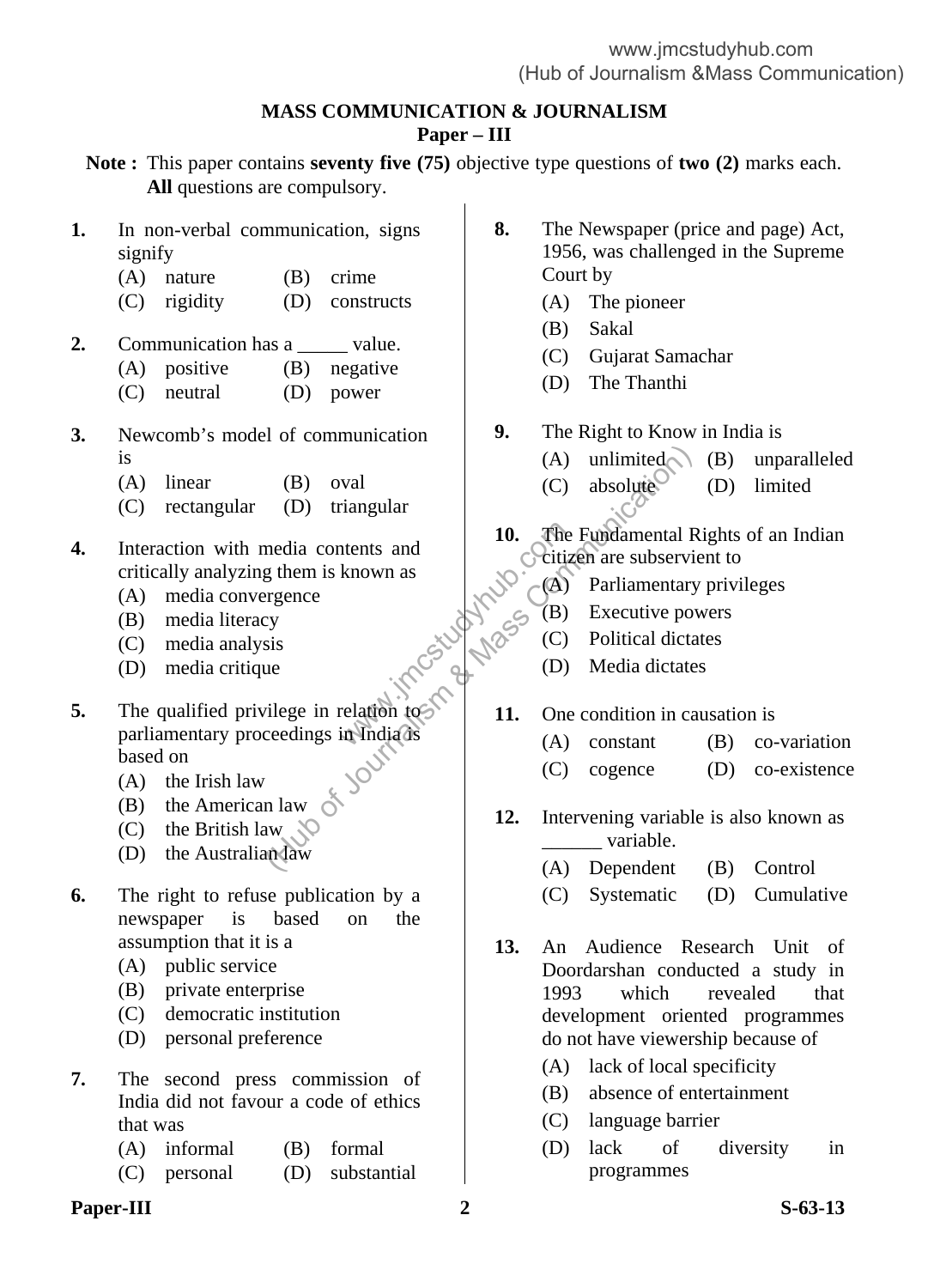# जनसंचार एवं पत्रकारिता

# **¯ÖÏ¿®Ö¯Ö¡Ö – III**

**सूचना :** इस प्रश्नपत्र में **पचहत्तर** (75) बहु-विकल्पीय प्रश्न हैं । प्रत्येक प्रश्न के **दो** (2) अंक हैं । **सभी** प्रश्न अनिवार्य हैं ।

- 1. अशाब्दिक संचार में संकेतों का अर्थ होता है
	- (A) प्रकृति (B) अपराध
		- (C) अडियलपन (D) रचना
- 2. संचार में मूल्य होता है ।
	- $(A)$  धनात्मक  $(B)$  ऋणात्मक
	- (C) तटस्थ (D) शक्ति
- **3.** ®µÖæÛúÖò´²Ö ÛúÖ ÃÖÓ"ÖÖ¸ü ¯ÖÏןִÖÖ®Ö Æîü
	- (A) रेखीय (B) अंडाकार
	- (C) आयताकार (D) त्रिकोना
- 4. मीडिया सामग्री को पढ़ना, सुनना, देखना और उसकी आलोचनात्मक समीक्षा करना कहलाता है where  $\frac{1}{\sqrt{2}}$  where  $\frac{1}{\sqrt{2}}$  and  $\frac{1}{\sqrt{2}}$  and  $\frac{1}{\sqrt{2}}$  and  $\frac{1}{\sqrt{2}}$  and  $\frac{1}{\sqrt{2}}$  and  $\frac{1}{\sqrt{2}}$  and  $\frac{1}{\sqrt{2}}$  and  $\frac{1}{\sqrt{2}}$  and  $\frac{1}{\sqrt{2}}$  and  $\frac{1}{\sqrt{2}}$  and  $\frac{1}{\sqrt{2}}$  and  $\frac{1}{\sqrt{$ (D) त्रिकोना<br>
(D) त्रिकोना<br>
हना, सुनना, देखना और (A) संसदीय विशेषाहि?<br>
समीक्षा करना कहलाता<br>
पा<br>
पा<br>
पा<br>
पा (A) सीडिया अधिदेश<br>
(M) मीडिया अधिदेश<br>
(M) मीडिया अधिदेश<br>
(M) मीडिया अधिदेश<br>
(A) सह-चर<br>
(D) सह अस्तित्व<br>
है?<br>
(D) स
	- $(A)$  मीडिया अभिसरण
	- (B) मीडिया साक्षरता
	- (C) मीडिया विश्लेषण
	- (D) मीडिया आलोचना
- **5.** भारत में संसदीय विशेषाधिकार किसके सीमित<br>अधिकार पर आधारित है ?<br>(A) आइरिश कानून<br>(B) अमेरिको न अधिकार पर आधारित है ?
	- $(A)$  आइरिश कानुन
	- (B) अमेरिकी कानुन
	- $(C)$  ब्रिटिश कानून
	- $(D)$  आस्ट्रेलियाई कानून $\lozenge$ े
- **6.** किसी समाचार-पत्र द्वारा किसी चीज़ को प्रकाशित करने से इंकार करने का अधिकार इस धारणा पर आधारित है
	- (A) जन सेवा
	- (B) निजी उद्यम
	- (C) प्रजातंत्रीय संस्थान
	- (D) निजी पसंद
- 7. भारत के द्वितीय प्रेस आयोग ने किस आचार संहिता की सहमति नहीं दी थी ?
	- (A) अनौपचारिक (B) औपचारिक
	- (C) निजी (D) सारगर्भित
- 8. समाचार-पत्र (मूल्य और पेज) अधिनियम, 1956 को सर्वोच्च न्यायालय में किसने चुनौती दी ?
	- (A) द पाइनियर (B) सकाल
	- (C) गुजरात समाचार (D) द थांथी
- **9.** भारत में जानने का अधिकार है  $(A)$  असीमित  $(B)$  असमानांतर
	- (C) पूर्ण (D) सीमित
- 10. भारतीय नागरिक के मूल अधिकार इनमें से किसके वशवर्ती हैं ?
	- $(A)$  संसद्दीय विशेषाधिकार
	- $\mathrm{O}^{(\mathrm{B})}$ ्कोर्यपालक शक्ति
		- $(Q)$ ेराजनीतिक अधिदेश
	- $\bigcirc$ D) मीडिया अधिदेश
- कारणीकरण की एक शर्त है
	- $(A)$  स्थिर
- (B) सह-चर
	- $(C)$  स्पष्ट
	- (D) सह अस्तित्व
- 12. मध्यवर्ती चर को <sup>चर से</sup> भी जाना जाता है ।
	- $(A)$  आश्रित
	- $(B)$  नियंत्रित
	- (C) नियमित
	- (D) संचयी
- 13. दूरदर्शन के श्रोता अनुसंधान इकाई ने 1993 में ...<br>एक अध्ययन करने के उपरांत पाया कि विकास को बढ़ावा देने वाले कार्यक्रमों की दर्शक संख्या नहीं है क्योंकि
	- $(A)$  स्थानीय मुद्दों का कम शामिल होना
	- (B) मनोरंजन का अभाव होना
	- (C) भाषा का अवरोध
	- (D) कार्यक्रमों में विविधता का अभाव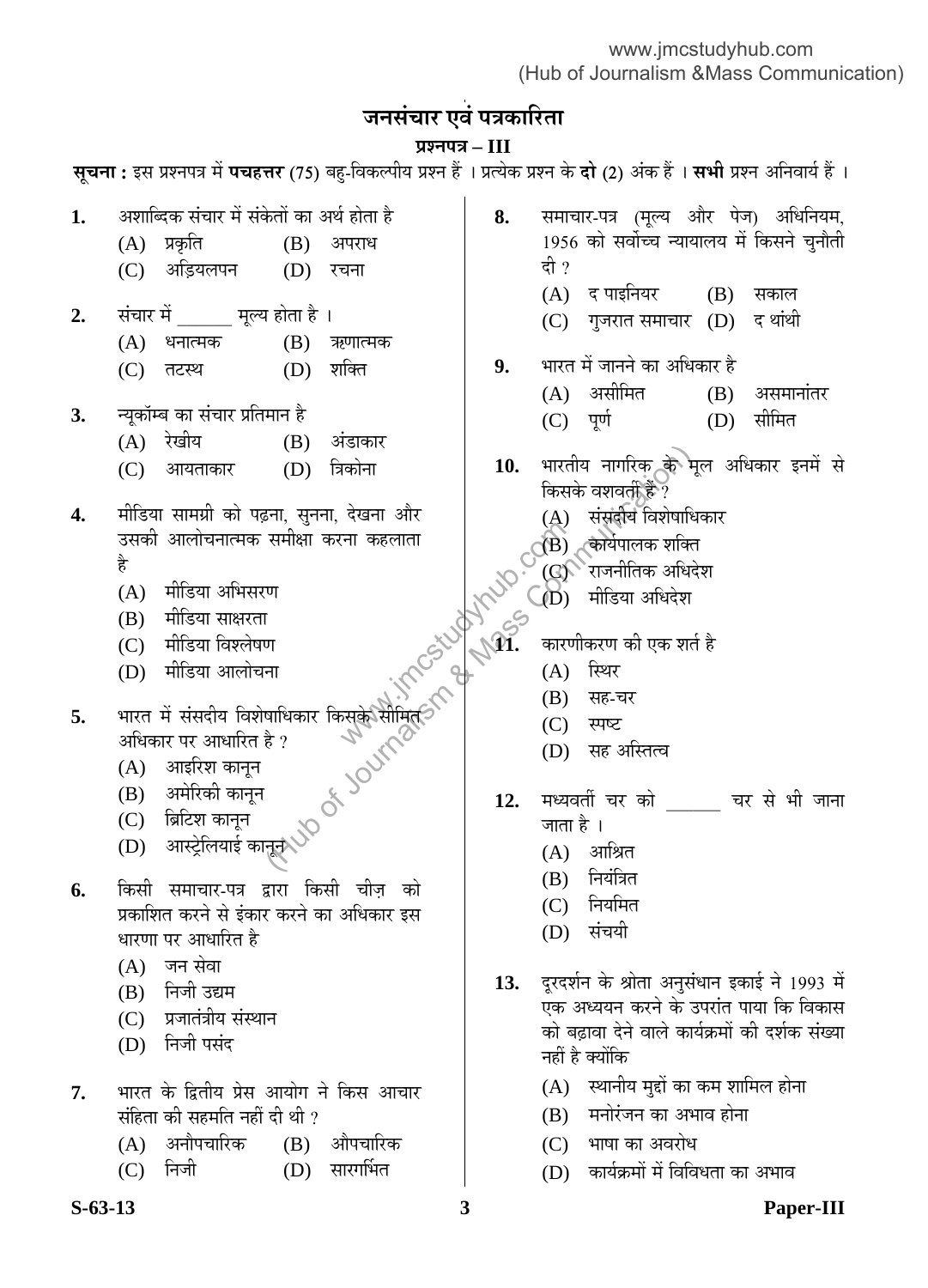- **14.** A single value that represents a typical score in a distribution is known as
	- (A) limited value
	- (B) terminal factor
	- (C) critical value
	- (D) central tendency

### **15.** The ownership of a newspaper press is administered by the general law of

- (A) labour (B) finance
- (C) production (D) property
- **16.** The eye-movement that flows in the shape of letter 's' is
	- (A) gaze motion (B) proportion
	- (C) balance (D) emphasis
- **17.** Which medium is traditionally known as poor cousin of television and print media ?
	- (A) out-door media
	- (B) transit media
	- (C) folk media
	- (D) new media
- **18.** In the market model of media management, the audience is considered as made up of television<br>
television<br>
television<br>
television<br>  $\sqrt{6}$ <br>  $\sqrt{245}$ <br>
"Rev<br>
the r<br>
(A)<br>
(B)<br>
(C)<br>
(C) (B) proportion of development (A) hierarchical<br>
is traditionally (B) bureaucratic<br>
ousin of television<br>
dia<br>
a<br>
a<br>
a<br>
a<br>
a<br>
a<br>
a<br>
(A) hierarchical<br>
(B) bureaucratic<br>
(B) bureaucratic<br>
(C) empowerment<br>
model of media consu
	- (A) representatives
	- (B) investors
	- (C) controllers
	- (D) consumers
- **19.** The Western model of development, it is alleged, is characterized by
	- (A) self-denial
	- (B) equality
	- (C) decentralisation
	- (D) infinite consumersion
- **20.** The social responsibility model of media developed along with the growth of
	- (A) mixed economics
	- (B) capitalist societies
	- (C) socialist societies
	- (D) dictatorial regimes

### **Paper-III** S-63-13

## www.jmcstudyhub.com (Hub of Journalism &Mass Communication)

- **21.** In the mass manipulative model, the audience is considered as
	- (A) passive
	- (B) active
	- (C) aligned
	- (D) critical receptionists
- **22.** The term 'broadcasting' was borrowed from
	- (A) Radio (B) Television
	- (C) Agriculture (D) Banking
- **23.** The perspective of pluralistic model of development is
	- (A) hierarchical
	- (B) bureaucratic
	- (C) empowerment
	- (D) top-down
	- **24.** "Revolution of the empowerment of the media consumer" is argued by
		- (A) Denis Mcquail
		- (B) Julious Reuters
		- (C) Benjamin Benett
		- (D) Richard Rosenberg
- **25.** The application of media ethics involves
	- (A) finding most morally defensible answer to a problem.
	- (B) maintaining the right to privacy.
	- (C) rejecting government's control over media.
	- (D) maintaining the high standards of performance.
- **26.** Non-statutory news councils are popular in
	- (A) India (B) China
	- (C) USA (D) Malaysia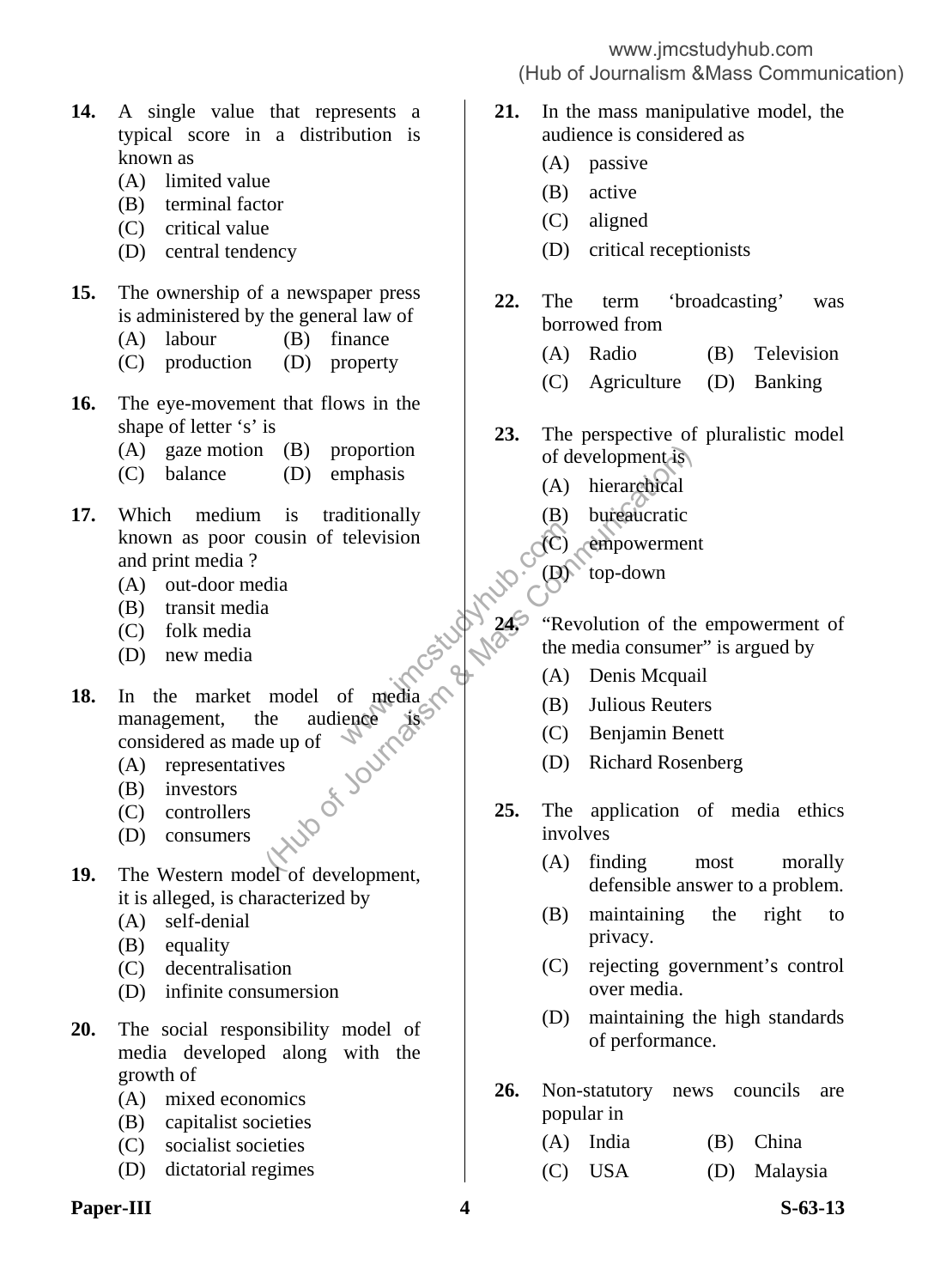| 14. वितरण में विशिष्ट प्राप्तांक निरूपित करने वाले |
|----------------------------------------------------|
| एकल मान को कहते हैं                                |

- $(A)$  सीमित मान
- (B) टर्मिनल कारक
- $(C)$  निर्गत मान
- (D) केन्द्रीय प्रवृत्ति
- 15. समाचार-पत्र प्रेस का मालिकाना हक सामान्यत: किस कानून के तहत संचालित किया जाता है ?
	- (A) श्रम (B) वित्त
	- (C) उत्पादन (D) सम्पत्ति
- **16.** नेत्र-संचलन 'S' वर्ण के आकार में होता है, इसे कहते हैं
	- (A) टकटकी लगाकर देखना
	- (B) अनुपात
	- (C) सन्तुलन
	- (D) जोर डालना
- 17. पारम्परिक रूप से निम्न में से किसे टेलिविज़न ओर प्रिन्ट मीडिया का निरीह संबंधी माना जाता हे ? Example 24. Academy<br>
Formation of the C(A)<br>
Example 25 The C(A)<br>
There is the C(C)<br>
There is the C(D)<br>
There is the C(D) ( दखना<br>
न में से किसे टेलिविज़न (C) सबलीकसंग्राण<br>
निरीह संबंधी माना जाता<br>
स्वाद के प्रतिप्राप्त में (C) ही को कास्यूमर' का म्<br>
अपनार के प्रतिप्राप्त में (C) ही को कास्यूमर' का म्<br>
अपनार के प्रतिप्राप्त में (C) देनास मैक्
	- (A) आउट-डोर मीडिया
	- (B) ट्रांसिट मीडिया
	- (C) फोक मीडिया
	- (D) न्यू मीडिया
- **18.** मीडिया प्रबंधन के बाजारवाद के प्रतिमान में श्रोताओं/दर्शकों को किस रूप में देखा जाता है ?
	- (A) प्रतिनिधि (B) चिवेशक
	- (C) नियंत्रक (D) उपभोक्ता
- 19. विकास के पश्चिमी प्रतिमान के बारे में यह आरोप लगाया जाता है कि यह निम्नलिखित से भरा हुआ है :
	- (A) स्वंअस्वीकृति
	- $(B)$  समानता
	- (C) विकेन्द्रीकरण
	- (D) अंतहीन उपभोक्तावाद
- 20. मीडिया का सामाजिक प्रतिबद्धता का प्रतिमान विकसित हुआ जब साथ-साथ विकास हुआ
	- $(A)$  मिश्रित अर्थव्यवस्था का
	- (B) पँजीवादी समाज का
	- (C) समाजवादी समाज का
	- $(D)$  तानाशाही प्रणाली का

- 21. जनसंचार के जोड़-तोड़ प्रारूप में श्रोता/दर्शकों (आडियंस) को समझा जाता है
	- $(A)$  निष्क्रिय
	- $(B)$  सक्रिय
	- (C) पंक्तिबद्ध
	- (D) । आलोचनात्मक प्रापक
- 22. 'प्रसारण' शब्द कहाँ से लिया गया है ?
	- (A) रेडियो (B) टेलिविजन
	- (C) Ûéú×ÂÖ (D) ²ÖïÛú ¾µÖ¾ÖÃÖÖµÖ
- **23.** विकास का बहवादी प्रतिमान का दृष्टिकोण है
	- $(A)$  पदानुक्रम  $\bigcirc$ े  $(B)$  नौकरशाही
	- (C) सबलीकरण (D) ऊँचे से नीचे
- 24. **ी**रिवॉल्यूशन ऑफ द इम्पावरमेंट ऑफ द मीडियो कनस्युमर' का मत दिया गया है
	- $(A)$  डेनिस मैक्वेल
	- (B) जूलियस रायटर्स
	- (C) बेंजामिन बेनेट
	- (D) रिचर्ड रोजेनबर्ग
- <u>मीडिया की आचार संहिता की प्रासंगिकता जुड़ी</u> हई है
	- (A) किसी भी समस्या का ऐसा उत्तर ढूँढ़ना <u>जो नैतिक रूप से सबसे ज्यादा रक्षात्मक</u> हो ।
	- (B) निजता के अधिकार को बरकरार रखना ।
	- (C) मीडिया पर सरकारी हस्तक्षेप को नकारना ।
	- (D) प्रदर्शन के उच्च मानकों को बरकरार रखना ।
- 26. गैर वैधानिक समाचार परिषद यहाँ प्रसिद्ध है<sub>ं</sub>
	- $(A)$  भारत
	- $(B)$  चीन
	- (C) यू.एस.ए.
	- (D) मलेशिया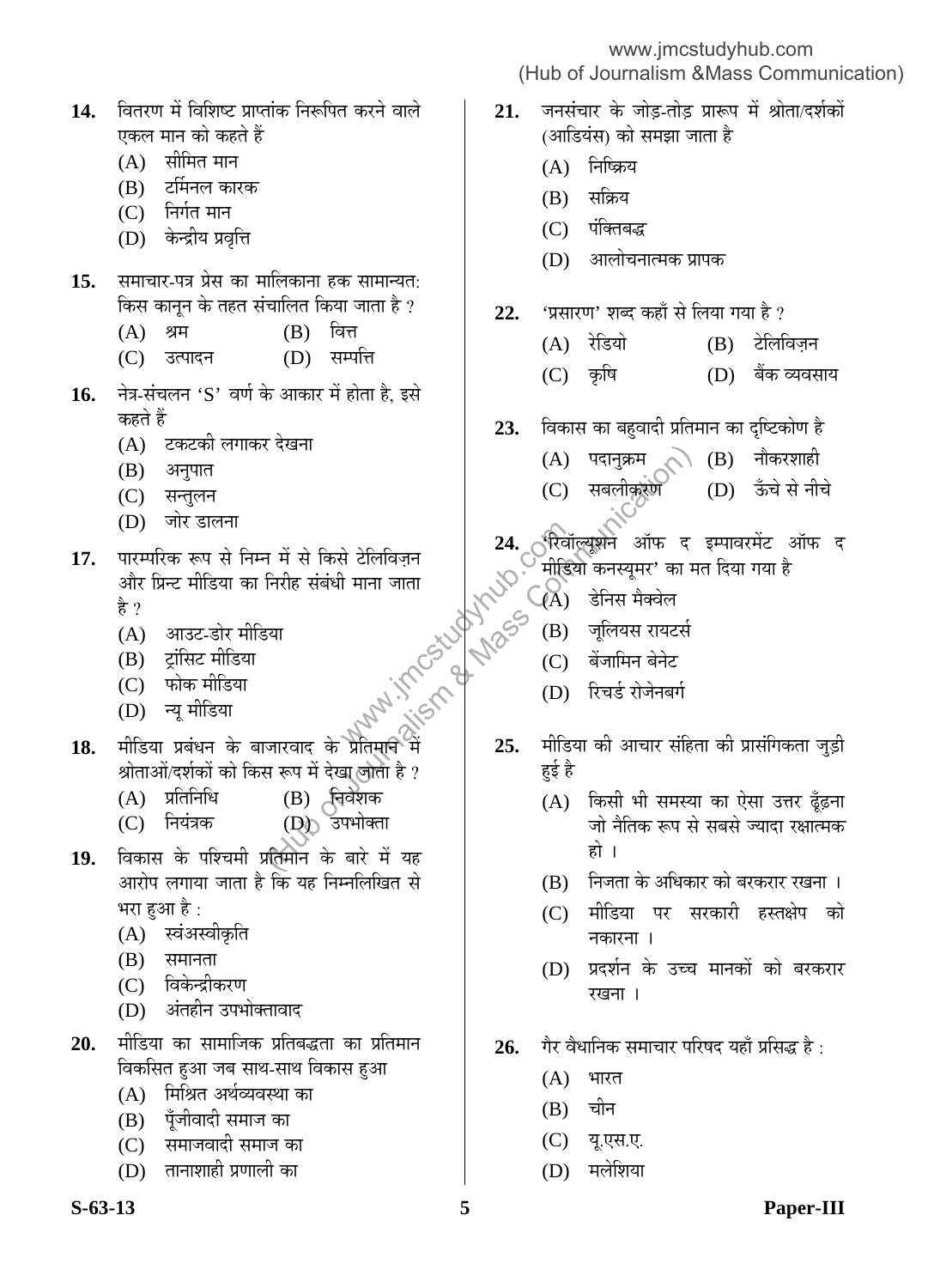www.jmcstudyhub.com

### (Hub of Journalism &Mass Communication)

- **27.** The golden triangle of Public Service Communication Comprises
	- (A) accessibility, plurality & diversity.
	- (B) objectivity, impartiality & balance.
	- (C) balance, diversity & plurality.
	- (D) participation, objectivity & diversity.
- **28.** The key feature of media performance is
	- (A) mobilization
	- (B) sensationalization
	- (C) personalization
	- (D) urbanization
- **29.** The country in which the print medium is growing fast in the world is
	- (A) the United States
- (B) France
- (C) Canada
- (D) India
- **30.** A media Moghul, Ted Turner, started his career from
- (A) television anchoring
- (B) radio broadcasting
	- (C) print journalism
	- (D) outdoor advertising
- **31.** In which type of shot the subject looks more stronger, imposing, authoritative ?
	- (A) Overhead shot
	- (B) High angle shot
	- (C) Eye level shot
	- (D) Low angle shot
- **32.** In television production intensity, colour, dispersion and direction are closely related to
	- (A) shot (B) research
	- (C) lighting (D) graphics

# **Paper-III** S-63-13

- **33.** Composite, component, RGB are forms of
	- (A) Satellite signals
	- (B) Video signals
	- (C) Audio signals
	- (D) Studio signals
- **34.** MTV was initially started as a/an
	- (A) Satellite Channel
	- (B) Cable Channel
	- (C) Terrestrial Channel
	- (D) Online Channel
- **35.** The broadcast style of writing demands the use of
	- (A) Golden words
	- (B) Juicy words
	- (C) Nickel words
	- (D) Iron words
- **36.** Digital media narration is
	- (A) dynamic (B) static
	- - (C) separate (D) limited
- **37.** Personal, real time and customized online media with a 3-D mode are called the world<br>
the world<br>  $(4)$ <br>  $(5)$ <br>  $(6)$ <br>  $(7)$ <br>  $(8)$ <br>  $(9)$ <br>  $(1)$ <br>  $(1)$ <br>  $(2)$ <br>  $(3)$ <br>  $(3)$ <br>  $(5)$ <br>  $(6)$ <br>  $(7)$ <br>  $(8)$ <br>  $(8)$ (A) Golden word<br>
(B) Juicy words<br>
(B) Juicy words<br>
(C) Nickel words<br>
(B) Iron words<br>
(D) Iron words<br>
(D) Iron words<br>
(C) Nickel words<br>
(A) dynamic<br>
(C) separate<br>
(C) separate<br>
(C) separate<br>
(C) separate<br>
(C) separate<br>
(C)
	- (A) multi-media
	- (B) digital media
	- (C) online media
	- (D) immersive media
	- **38.** A person who does not post messages but reads what others write on an online discussion board is identified as
		- (A) lurker
		- (B) silent participant
		- (C) jabber
		- (D) sleeper-chatter
	- **39.** The illegal radio stations that began broadcasting into Great Britain in 1960's were called as
		- (A) Clandestine station
		- (B) Pirate broadcasters
		- (C) Indigenous stations
		- (D) Exogenous stations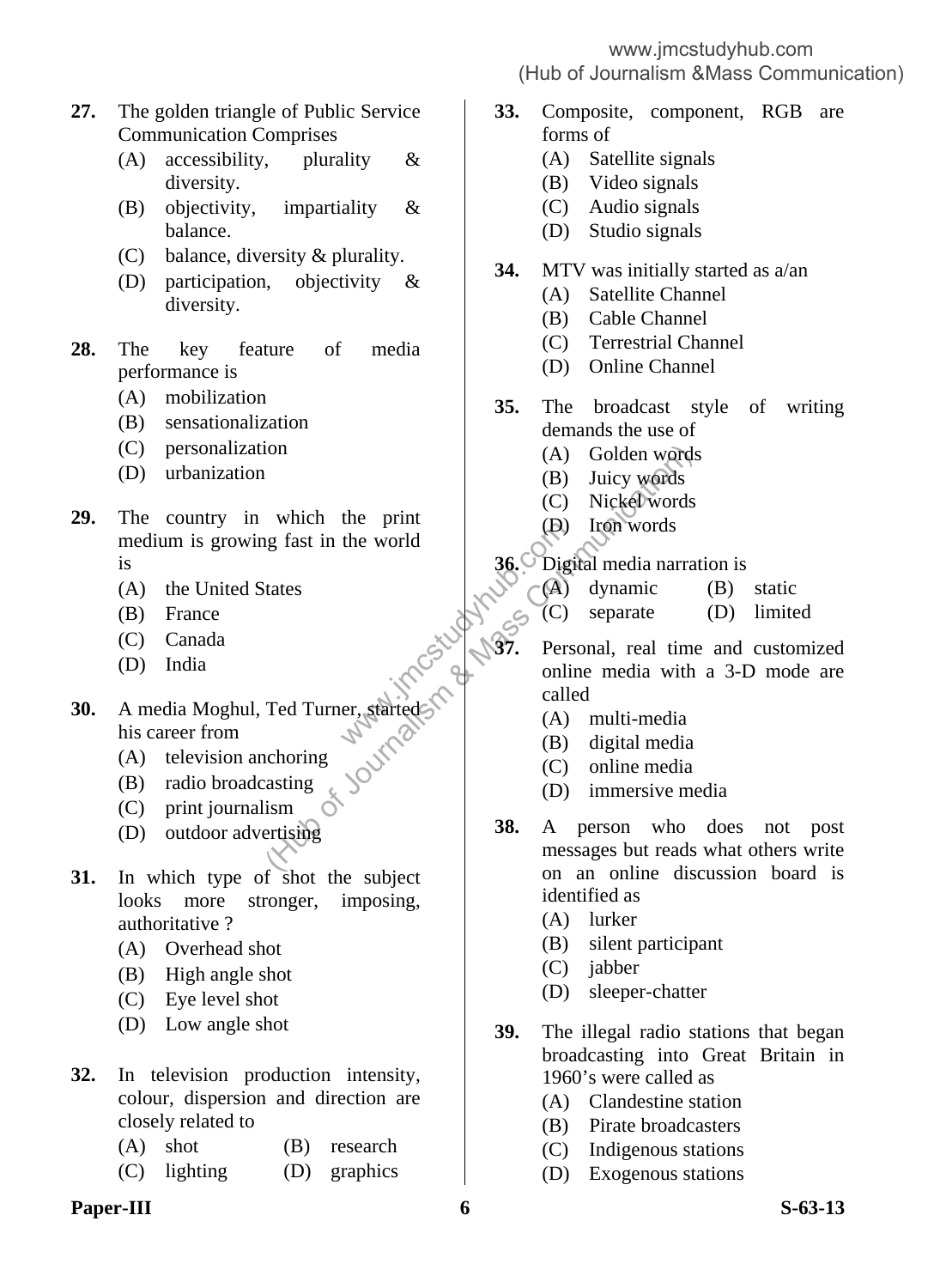www.jmcstudyhub.com

(Hub of Journalism &Mass Communication)

- 27. लोक सेवा संचार का सुनहरा त्रिकोण शामिल करता है
	- (A) पहुँच, अनेकता एवं विविधता
	- (B) वस्तुनिष्ठता, निष्पक्षता एवं संतुलन
	- (C) संतुलन, विविधता एवं अनेकता
	- $(D)$  सहभागिता, निष्पक्षता एवं विविधता
- 28. मीडिया निष्पादन की मुख्य विशेषता है
	- $(A)$  संघटन
	- (B) सनसनीखेज करना
	- (C) मानवीकरण
	- (D) शहरीकरण
- 29. विश्व के किस देश में मुद्रण माध्यम तेज़ी से विकसित हो रहा है ?
	- (A) यूनाइटेड स्टेट्स
	- $(B)$  फ्रांस
	- (C) कनाडा
	- $(D)$  भारत
- 30. टेड टर्नर जो एक मीडिया सम्राट है, उसने अपनी शुरुआत की थी
	- (A) टेलिविज़न एंकरिंग
	- (B) रेडियो ब्राडकास्टिंग
	- (C) प्रिंट जर्नलिज्म
	- (D) आउटडोर एडवरटाइजिंग
- 31. किस प्रकार के शॉट में वस्तु ज्यादा मज़बूत, प्रभावशाली और सत्ताधारी नज़र आती है ?
	- $(A)$  ओवरहेड शॉट
	- $(B)$  हाई एंगल शॉट
	- (C) आई लेवल शॉट
	- (D) लो एंगल शॉट
- 32. टेलिविजन कार्यक्रम निर्माण में प्रबलता, रंग, विसर्जन और दिशा किससे सबसे करीबी तरीके से जुड़े हुए हैं ?
	- $(A)$  शॉट
	- $(B)$  शोध
	- (C) प्रकाश व्यवस्था
	- (D) ग्राफिक्स
- **S-63-13 7 Paper-III**
- **33.** कम्पोजिट, कम्पोनेंट, आर.जी.बी. किसके प्रकार हैं ?
	- $(A)$  उपग्रह संकेत  $(B)$  वीडियो संकेत
	- (C) ऑडियो संकेत (D) स्टूडियो संकेत
- 34. **एम.टी.वी. शुरुआती दौर में किस रूप में** प्रारंभ हआ था ?
	- (A) उपग्रह चैनल
	- (B) केबल चैनल
	- (C) टेरेस्ट्रीयल चैनल
	- $(D)$  ऑन लाइन चैनल
- **35.** ∑प्रसारण के लिए लेखन की शैली किस तरह के शब्दों की अपेक्षा करती है ?
	- (A) गोल्डन वर्ड्स (B) ज्यूसी वर्ड्स
	- (C) निकल वर्ड्स`े (D) आइरन वर्ड्स
- 36. हिजीटल मीडिया की प्रस्तुति है
	- $(A)$  प्रतिशील
	- $(B)$  स्थिर
	- (C) अलग-अलग
	- $(D)$  सीमा से बँधी हई
- व्यक्तिगत, वास्तविक समय और आत्मसात किया हुआ ऑन लाइन मीडिया जो 3डी विधि का भी प्रयोग करता है  $\begin{picture}(40,10) \put(0,0){\line(1,0){155}} \put(15,0){\line(1,0){155}} \put(15,0){\line(1,0){155}} \put(15,0){\line(1,0){155}} \put(15,0){\line(1,0){155}} \put(15,0){\line(1,0){155}} \put(15,0){\line(1,0){155}} \put(15,0){\line(1,0){155}} \put(15,0){\line(1,0){155}} \put(15,0){\line(1,0){155}} \put(15,0){\line(1,0){155}} \$ (A) गाल्डन बड्स्स्<br>(C) निकल बुईस<br>(C) निकल बुईस<br>(C) निकल बुईस<br>अपनी (A) गानिशील<br>की प्रसार<br>सम्माट है, उसने अपनी (A) पुलिशील<br>(B) स्थिर<br>(B) सिशोल<br>सम्मार है, उसने अपनी (B) सम्मासिका<br>(A) माल्डीमीडिया<br>(A) मार्स्टीमीडिया<br>(A) मार्
	- $(A)$  मल्टीमीडिया
	- (B) हिजीटल मीडिया
	- $(C)$  ऑन लाइन मीडिया
	- (D) इम्मर्सिव मीडिया
	- 38. ऑन लाइन परिचर्चा के दौरान बोर्ड पर एक व्यक्ति जो अपने संदेश नहीं भेजता और केवल दुसरों की लिखी चीजें पढ़ता है, जाना जाता है
		- (A) छुपे बैठे रहने वाला
		- $(B)$  शांत सहभागी
		- $(C)$  बक बक करने वाला
		- $(D)$  नींद में रहकर बातचीत करने वाला
	- 39. प्रेट ब्रिटेन में 1960 में प्रसारण की शुरुआत गैर <u>विधिक तरीके से करने वाले रेडियो स्टेशन्स को</u> कहा जाता था
		- (A) क्लैंडस्टाइन स्टेशन
		- (B) पायरेट ब्रॉडकास्टर्स
		- (C) इंडीजिनियस स्टेशन्स
		- (D) एक्सोजिनियस स्टेशन्स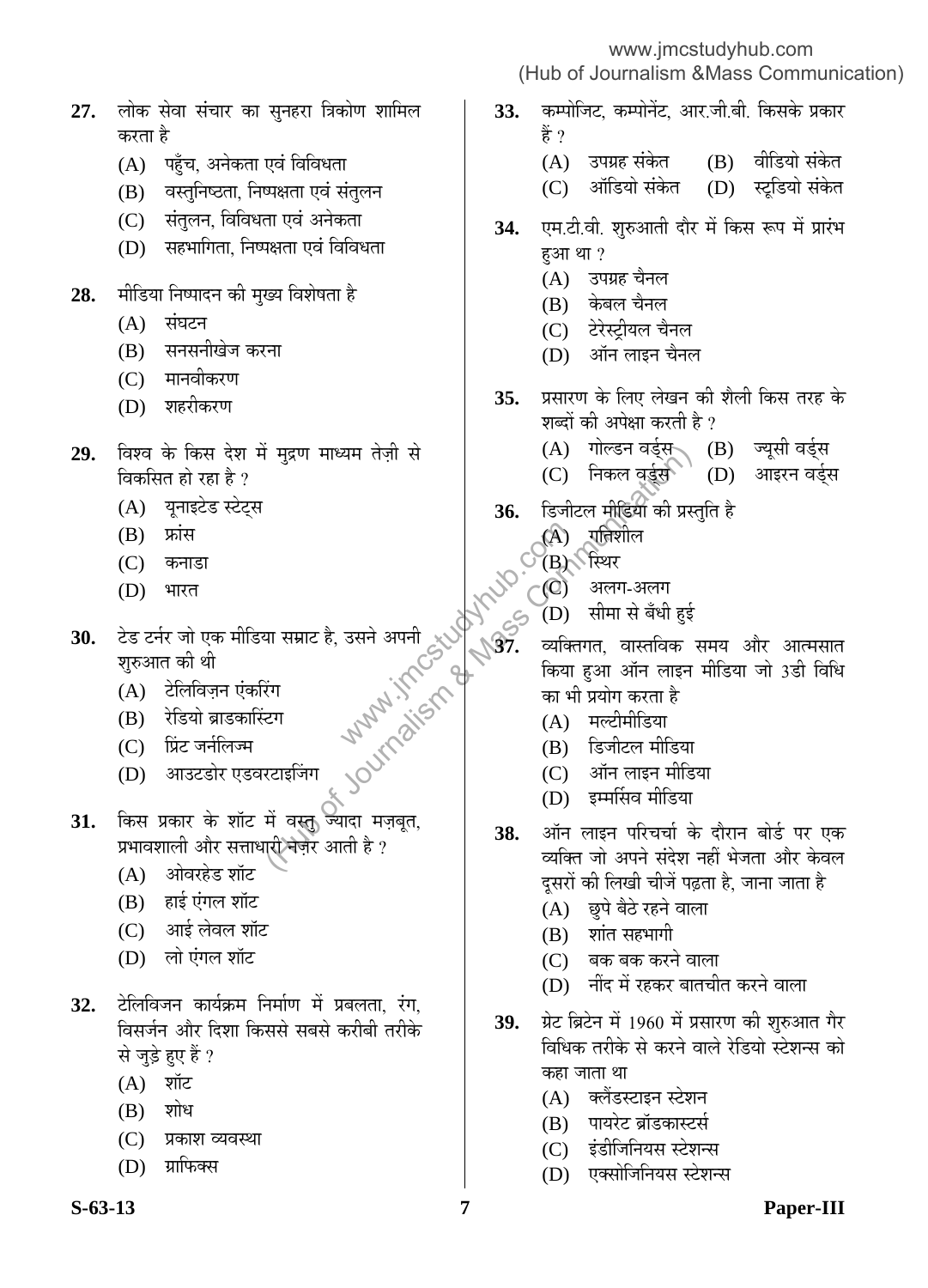- **40.** What was the length of the first Indian feature film, Raja Harishchandra produced in 1913 ?
	- (A) 5014 feet (B) 2500 feet
	- (C) 3700 feet (D) 4400 feet
- **41.** According to Nicholas Negroponte the world wide web is an engine of
	- (A) power equations
	- (B) political preparations
	- (C) media systems
	- (D) public relations
- **42.** When products are sold using designs drawn from media products, it is called
	- (A) promotional sales
	- (B) media promotion
	- (C) character merchandising
	- (D) mediated selling
- **43.** Product advertising over a small area without damaging national investment is known as small area<br>
national<br>
mational<br>
mational<br>
mational<br>
mational<br>
mational<br>
mational<br>
mational<br>
mational<br>
mational<br>
mational<br>
mational<br>
mational<br>
mational<br>
mational<br>
mational<br>
(A)<br>
d)<br>
(B)<br>
mational<br>
mational<br>
(B)<br>
(A)<br>
d)<br>
(
	- (A) product test
	- (B) micro advertising
	- (C) pilot advertising
- (D) test marketing
- **44.** Responses of readers to a published advertisement result in
- (A) purchasing power
- (B) preference power
- (C) pulling power
	- (D) promotion power
- **45.** Direct mail advertising is often referred to as
	- (A) personal selling
	- (B) mail order
	- (C) junk mail
	- (D) postal advertising
- **46.** Which newspaper carried an advertisement in 1875 announcing presentation of a farce named "Lamentations of Bhart Mata with her children".
	- (A) Kesari
	- (B) The Tribune
	- (C) Amrit Bazar Patrika
	- (D) The Times of India

### **Paper-III** 8 S-63-13

### www.jmcstudyhub.com (Hub of Journalism &Mass Communication)

- **47.** Placing two versions of an advertisement in the same issue of a newspapers or magazine is known as
	- (A) play back audit
	- (B) intention scale
	- (C) post-test
	- (D) split-run test
- **48.** The book, 'Bias of Communication' was written by
	- (A) Harold Innis (B) Herbert Gans
	- (C) D.R. Leduc (D) J.H. Boyer

**49.** Who is the author of the book, 'Define Advertising Goals for Measured Advertising Results' ?

- (A) David Ogilvy
- (B) Green Rosenburg
- (C) Philip Kotler
- (D) R.H. Colley
- **50.** Which Committee was constituted in 1991 to examine and recommend ways and means to win over advertisers to Doordarshan ? Frideral Solution<br>
Friday Solution<br>
Henne Advertism<br>
Measured Advertism<br>
Iling<br>
g over a small area<br>
aging<br>
mas<br>
tising<br>
ting<br>
mas<br>
tising<br>
mas<br>
(A) David Ogilvy<br>
(B) Green Rosen<br>
Measured Advertism<br>
(B) Green Rosen<br>
Micro
	- (A) Rangnathan Committee
	- (B) Chanda Committee
	- (C) B.G. Verghese Committee
	- (D) Mahalik Committee
	- **51. Assertion (A) :** Visual narratives have made the media communication primitive and tribal.
		- **Reason (R) :** New media technology has made the designer production of media contents cheap and effective involving individual idioms.

### **Codes :**

- (A) Both (A) and (R) are true.
- (B) Both (A) and (R) are true, but (R) is not the correct explanation of (A).
- $(C)$  (A) is true, but  $(R)$  is false.
- (D) (A) is false, but  $(R)$  is true.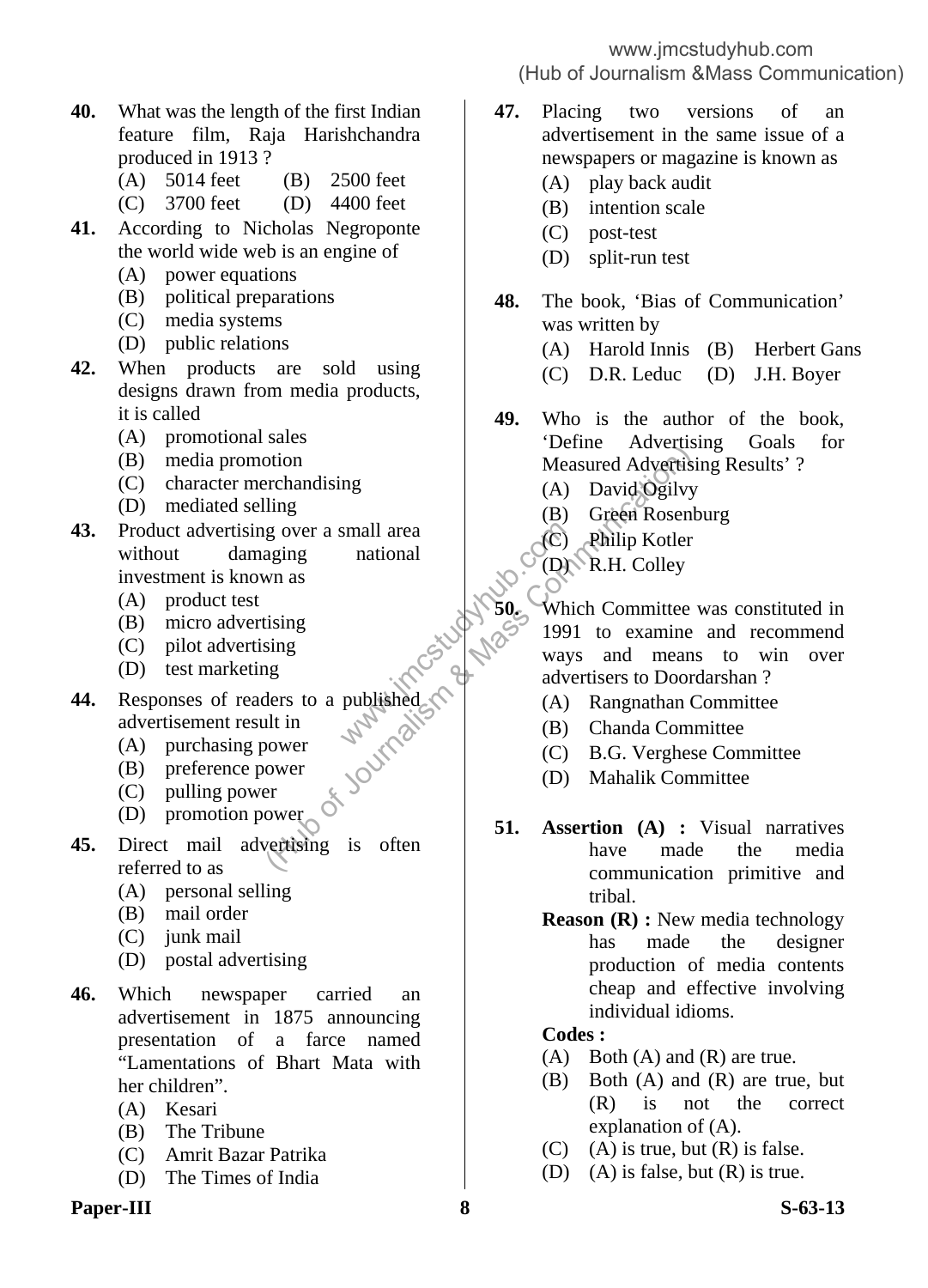- **40.** भारत की पहली फीचर फिल्म राजा हरिश्चंद्र जो
	- 1913 में बनाई गई थी, कितनी लम्बाई की थी ?<br>(A) 5014 फीट (B) 2500 फीट  $(A) 5014 \text{ m}$ द $(B)$
	- (C) 3700 फीट (D) 4400 फीट
- **41.** निकोलस नेग्रोपान्टे के अनुसार वर्ल्ड वाइड वेब एक इंजन है इसका
	- $(A)$  शक्ति समीकरणों का
	- (B) राजनीतिक तैयारियों का
	- (C) मीडिया प्रणालियों का
	- (D) जनसम्पर्क का
- 42. मीडिया उत्पादों के विन्यास का प्रयोग करते हुए जब किसी उत्पाद को बेचा जाता है तो यह कहलाता है
	- (A) बिक्री प्रोत्साहन
	- (B) मीडिया प्रोत्साहन
	- (C) छवि का प्रदर्शन
	- (D) माध्यमजनित विक्रय
- 43. **एक छोटे क्षेत्र में उत्पाद का विज्ञापन** करना वह भी राष्ट्रीय निवेश को बगैर नुकसान पहुँचाये, कहलाता है
	- (A) उत्पाद परीक्षण
	- (B) सुक्ष्म विज्ञापन
	- (C) मार्गदर्शी विज्ञापन
	- (D) परीक्षण विपणन
- 44. प्रकाशित विज्ञापन के प्रति पाठकों की प्रतिक्रिया परिणाम लेकर आती है
	- (A) खरीददारी की क्षमता
	- (B) प्राथमिकता की क्षमता
	- (C) खींचने की क्षमता
	- (D) प्रोत्साहन की क्षमता
- 45. सीधा डाक विज्ञापन को अधिकांशत: इस तरह से समझा जाता है
	- $(A)$  व्यक्तिगत विक्रय  $(B)$  डाक आदेश
	- (C) रद्दी डाक (D) डाक विज्ञापन
- 46. किस समाचार-पत्र ने 1875 में एक विज्ञापन प्रकाशित किया जिसमें एक विडम्बना दिखाई गयी थी यह कहते हए ''भारत माता का प्रलाप अपने बच्चों के साथ" ?
	- $(A)$  केसरी
	- (B) द ट्रिब्यून
	- (C) अमृत बाजार पत्रिका
	- $(D)$  द टाइम्स आफ इंडिया

- **47.** किसी एक ही समाचार-पत्र या पत्रिका के एक ही अंक में एक विज्ञापन का दो अलग-अलग प्रकार प्रकाशित होने को जाना जाता है
	- (A) प्ले बैक आडिट
	- (B) इंटेंशन स्केल
	- (C) पोस्ट टेस्ट
	- (D) स्प्लिट-रन टेस्ट
- **48.** "बायस ऑफ कम्यूनिकेशन" नामक पुस्तक किसने लिखी थी ?
	- $(A)$  हेराल्ड इनिस
	- $(B)$  हर्बर्ट गान्स
	- (C) डी.आर. लेड्युक
	- (D) जे.एच. बॉयर
- **49.** "डिफाइन एडवरटाइजिंग गोल्स फॉर मेजर्ड .<br>एडवरटाइज़िंग थिजेल्ट'' के लेखक कौन हैं ?
	- (A) डेविड ओगिल्वी
	- $\bigcirc$ े $\bigcirc$ े $\bigcirc$ े $\bigcirc$ े औन रोसेन्बर्ग
		- (C) जिलिप कोटलर
		- (D) आर.एच. कोले
- 1991 में किस कमेटी का गठन किया गया था जो यह देख सके कि दुरदर्शन कैस<mark>े</mark> विज्ञापनदाताओं का विश्वास जीत सके इसके लिए उपाय व तरीके सुझाये ? न करना वह $\begin{CD} \mathcal{P}(\mathbf{A}) \ \mathcal{P}(\mathbf{B}) \ \mathcal{P}(\mathbf{B}) \ \mathcal{P}(\mathbf{B}) \ \mathcal{P}(\mathbf{B}) \ \mathcal{P}(\mathbf{B}) \ \mathcal{P}(\mathbf{B}) \ \mathcal{P}(\mathbf{B}) \ \mathcal{P}(\mathbf{B}) \ \mathcal{P}(\mathbf{B}) \ \mathcal{P}(\mathbf{B}) \ \mathcal{P}(\mathbf{B}) \ \mathcal{P}(\mathbf{B}) \ \mathcal{P}(\mathbf{B}) \ \mathcal{P}(\mathbf{B}) \ \mathcal{P}(\mathbf{$ (A) है कि समया<br>(कम ) (A) है कि समयान करना वह (A) है बिड ओगिल्वी<br>(A) है बिड ओगिल्वी<br>(A) है बिड ओगिल्वी<br>(A) है बिड ओगिल्वी<br>(B) औन रोसेन्बर्ग<br>(B) औन रोसेन्बर्ग<br>(D) आर.एच. कोले<br>(B) बार.एच. कोले<br>(B) बार.एच. कोले<br>(B) बार.एच. क
	- $(A)$  रंगनाथन कमेटी
	- (B) चंदा कमेटी
	- (C) बी.जी. वर्गीस कमेटी
	- (D) महालिक कमेटी
	- **51. अभिकथन (A) :** दृश्य विवरणों ने जन-संचार को प्राचीन और जन-जातीय बना दिया हे ।
		- **तर्क (R) :** नई मीडिया तकनीक ने मीडिया सामग्री के खुबसुरत उत्पाद को व्यक्तिपरक विशेषताएँ शामिल करके सस्ता और प्रभावी बना दिया है ।
		- **Ûæú™ü :**
		- (A)  $(A)$  और  $(R)$  दोनों सत्य हैं।
		- (B) (A) और (R) दोनों सत्य हैं, किन्तु  $(R)$ ,  $(A)$  की सही व्याख्या नहीं है ।
		- (C) (A) सत्य है, किन्तु (R) असत्य है।
		- (D)  $(A)$  असत्य है, किन्तु (R) सत्य है।

### **S-63-13 9 Paper-III**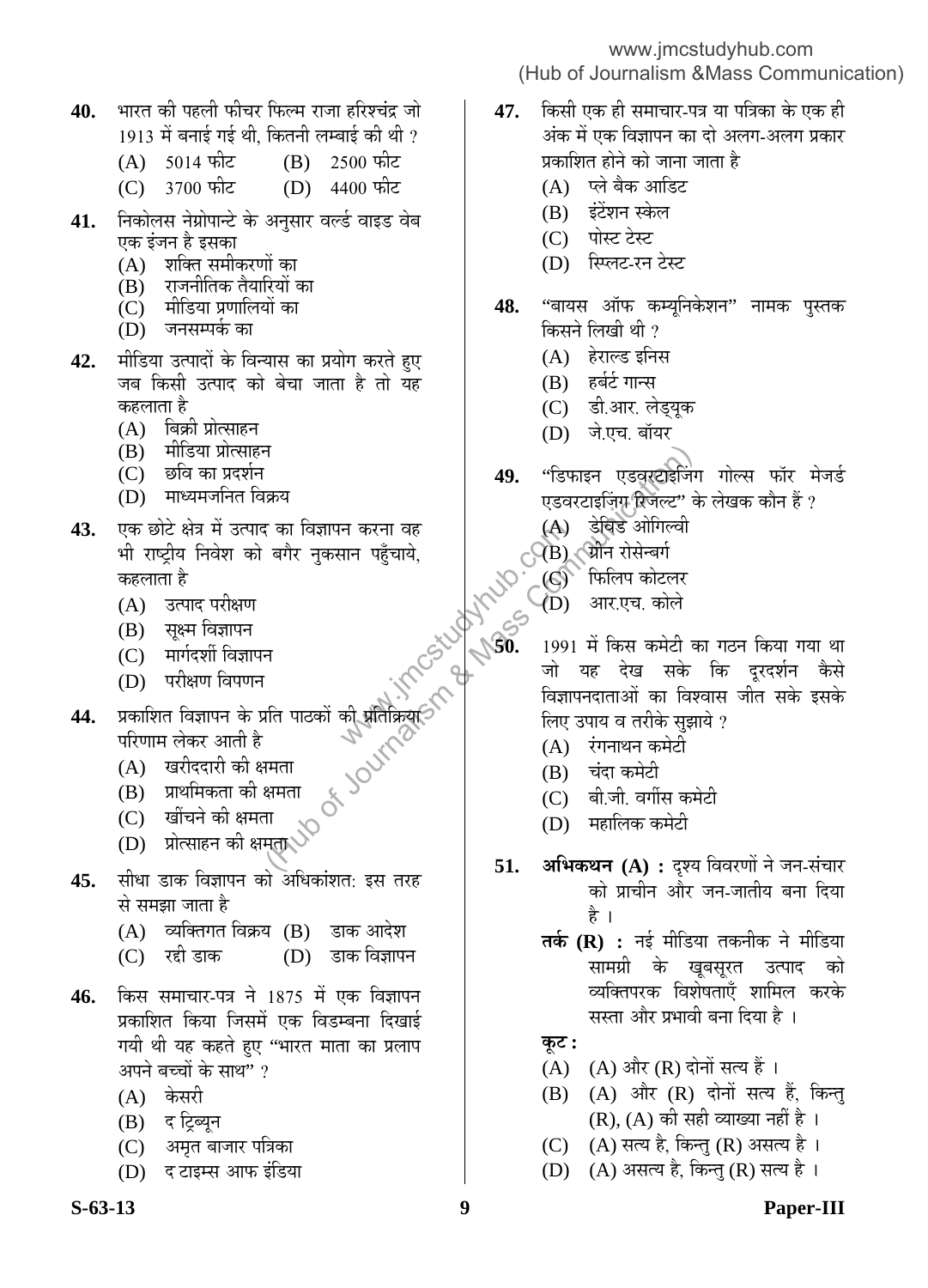- **52. Assertion (A) :** Of late, the third sector in India has been making an effective use of media, including online, to reach different publics.
	- **Reason (R) :** Media are basically anti-establishment and have supported the third sector campaigns always.

**Codes :** 

- $(A)$  Both  $(A)$  and  $(R)$  are true.
- (B) Both (A) and (R) are true, but (R) is not the correct explanation of (A).
- $(C)$  (A) is true, but  $(R)$  is false.
- (D) (A) is false, but (R) is true.
- **53. Assertion (A) :** The Western news agencies like Reuters have shifted their focus to specialized areas of news collection. The Western news<br>
ke Reuters have<br>
heir focus to<br>
areas of news<br>
ince the American<br>
ince the American<br>
fit with very little<br>
the version (A) : Becommunication<br>
of (A) are true, with (B) are true, but<br>
(R) are true, but<br>
(
	- **Reason (R) :** Since the American<br>news agencies are dominant,<br>they are left with very little<br>option.<br>**Codes :**<br>(A) **P** news agencies are dominant, they are left with very little option.

### **Codes :**

- (A) Both (A) and (R) are true.
- (B) Both (A) and (R) are true, but.  $(R)$  is not the correct explanation of (A).
- $(C)$  (A) is true, but  $(R)$  is false.
- (D) (A) is false, but  $(R)$  is true.
- **54. Assertion (A) :** The global news supply has become multiagency oriented for variety and verification.
	- **Reason (R) :** The increasing costs of news collection at the global level has made the task of news collection by third world news agencies difficult.

### **Codes :**

- $(A)$  Both  $(A)$  and  $(R)$  are true.
- (B) Both (A) and (R) are true, but (R) is not the correct explanation of (A).
- $(C)$  (A) is true, but  $(R)$  is false.
- (D) (A) is false, but (R) is true.

### Paper-III S-63-13

**55. Assertion (A) :** Media studies are becoming more and more multi-disciplinary these days, especially in the Indian context.

> **Reason (R) :** As more and more traditional subjects of study are not useful to the employment market, the process of transmigration in the educational field is inevitable.

### **Codes :**

- $(A)$  Both  $(A)$  and  $(R)$  are true.
- (B) Both (A) and (R) are true, but (R) is not the correct explanation of (A).
- $(C)$  (A) is true, but  $(R)$  is false.
- (D) (A) is false, but  $(R)$  is true.
- 56. Assertion (A) : Despite corporatisation, media in India<br>
New Schwere Strong ideological contours. corporatisation, media in India have strong ideological contours. sirong ideological<br> **Reason (R)** : Because most media n de Libera
	- persons in India have a heavy dose of Marxist indoctrination.
	- **Codes :**
	- $(A)$  Both  $(A)$  and  $(R)$  are true.
	- (B) Both (A) and (R) are true, but (R) is not the correct explanation of (A).
	- $(C)$  (A) is true, but  $(R)$  is false.
	- (D) (A) is false, but  $(R)$  is true.
	- **57. Assertion (A) :** Indian media have started focusing on soft news of social and society events these days.
		- **Reason (R) :** Corporatisation of media and industrialization of Indian culture are the factors influencing the trend .

#### **Codes :**

- $(A)$  Both  $(A)$  and  $(R)$  are true.
- (B) Both (A) and (R) are true, but (R) is not the correct explanation of (A).
- $(C)$  (A) is true, but  $(R)$  is false.
- (D) (A) is false, but  $(R)$  is true.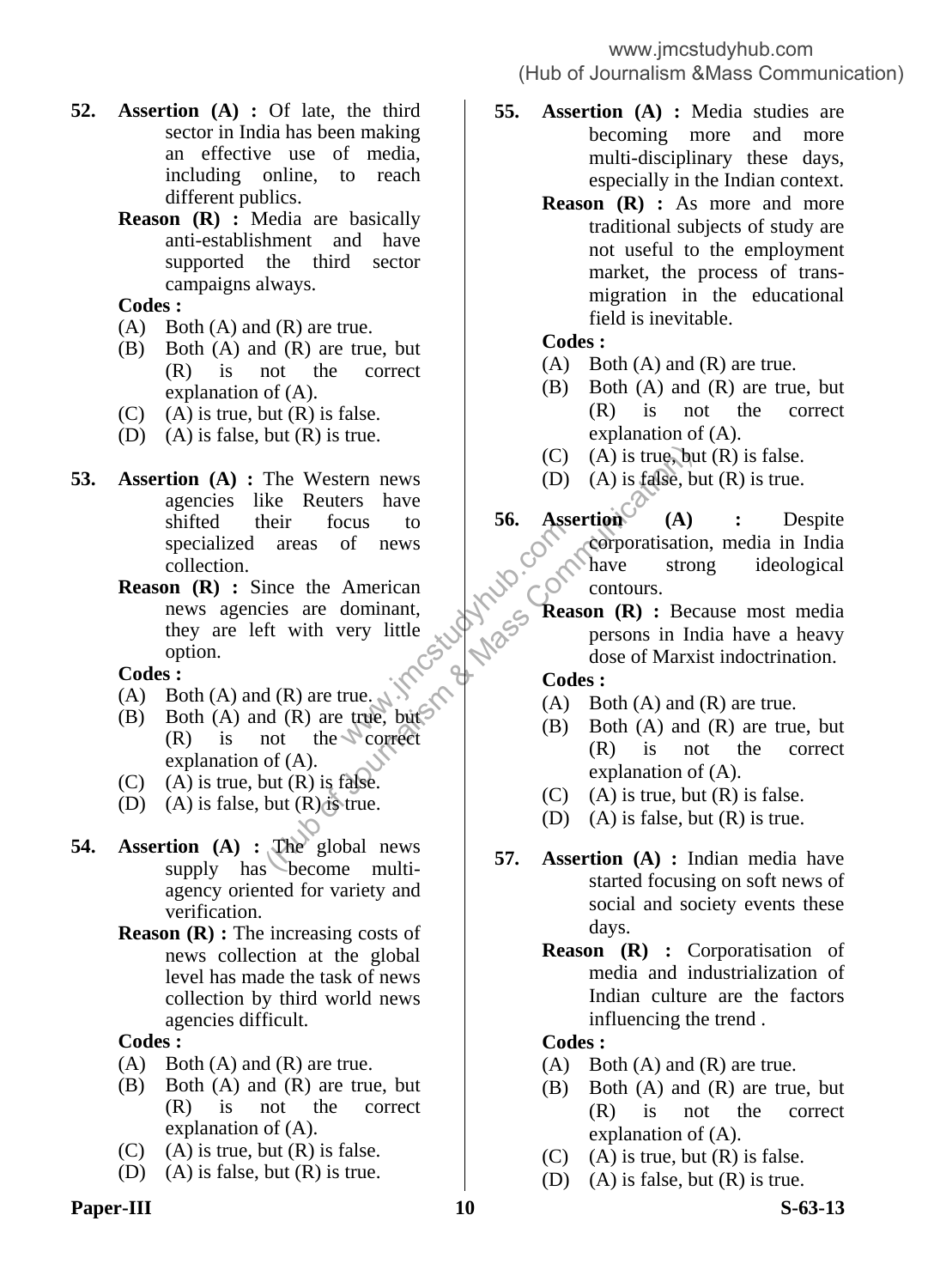- **52. अभिकथन (A) :** हाल में भारत में तीसरा क्षेत्र, विभिन्न जन साधारण तक पहुँचने के लिए 'ऑन लाइन' का प्रयोग शामिल करके मीडिया का प्रभावी प्रयोग कर रहा है ।
	- **तर्क (R) :** मीडिया मूलत: सत्ता के खिलाफ है और हमेशा तीसरे क्षेत्र को समर्थन देता है ।
	- $\Phi$ **ः**
	- $(A)$   $(A)$  और  $(R)$  दोनों सत्य हैं ।
	- $(B)$   $(A)$  और  $(R)$  दोनों सत्य हैं किन्तु  $(R)$ , (A) की सही व्याख्या नहीं है ।
	- (C) (A) सत्य है, किन्तु (R) असत्य है ।
	- (D)  $(A)$  असत्य है, किन्तु (R) सत्य है।
- **53. अभिकथन (A) :** रायटर्स जैसी पाश्चात्य न्यूज़ एजेन्सियों ने समाचार संग्रहण के विशिष्टता प्राप्त क्षेत्रों की ओर अपना<br>ध्यान केन्द्रित कर लिया है । ध्यान केन्द्रित कर लिया है ।  $\begin{array}{ll} \mathcal{A}\rightarrow\mathcal{G}\times\mathcal{A}\rightarrow\mathcal{A}\rightarrow\mathcal{A}\rightarrow\mathcal{A}\rightarrow\mathcal{A}\rightarrow\mathcal{A}\rightarrow\mathcal{A}\rightarrow\mathcal{A}\rightarrow\mathcal{A}\rightarrow\mathcal{A}\rightarrow\mathcal{A}\rightarrow\mathcal{A}\rightarrow\mathcal{A}\rightarrow\mathcal{A}\rightarrow\mathcal{A}\rightarrow\mathcal{A}\rightarrow\mathcal{A}\rightarrow\mathcal{A}\rightarrow\mathcal{A}\rightarrow\mathcal{A}\rightarrow\mathcal{A}\rightarrow\mathcal{A}\rightarrow\mathcal{A}\rightarrow\mathcal{A}\rightarrow\mathcal{A}\rightarrow\mathcal{A}\rightarrow\mathcal{A}\rightarrow\mathcal{A}\rightarrow\math$ 
	- **तर्क (R) :** चूँकि अमरीकी न्यूज़ एजेन्सियाँ प्रभुत्व सम्पन्न हैं, अत: उनके पास बहुत कम विकल्प शेष रह जाते हैं । which will define the state of the state of the state of the state of the state of the state of the state of the state of the state of the state of the state of the state of the state of the state of the state of the stat

**Ûæú™ü :** 

- (A) )(A) और (R) दोनों सही हैं ।
- (B) (A) और (R) दोनों सत्य हैं किन्तु (R),  $\left( \mathrm{A}\right)$  की सही व्याख्या नहीं है ।
- (C) ) (A) सत्य है, किन्तु (R) असत्य हैं ।
- (D) (A) असत्य है, किन्तु (R) सत्य है ।
- **54. अभिकथन (A) :** विश्वर्ें समाचार का प्रदान किया जाना बह ऐजेन्सी उन्मुख हो चला है ताकि विकल्प मिल सके और उनका सत्यापन भी हो सके ।
	- **तर्क (R) :** वैश्विक स्तर पर समाचार संग्रहण की बढ़ती हुई लागत ने तृतीय विश्व एजेन्सियों के समाचार संग्रहण कार्य को कठिन बना दिया है ।

**Ûæú™ü :** 

- $(A)$   $(A)$  और  $(R)$  दोनों सत्य हैं ।
- $(B)$   $(A)$  और  $(R)$  दोनों सत्य हैं किन्तु  $(R)$ , (A) की सही व्याख्या नहीं है ।
- (C) (A) सत्य है, किन्तु (R) असत्य है ।
- (D)  $(A)$  असत्य है, किन्तु (R) सत्य है ।
- **55. अभिकथन (A) :** आजकल मीडिया अध्ययन भारतीय सन्दर्भ विशेष में अधिकाधिक बहविषयक होते जा रहे हैं ।
	- **तर्क (R) :** चूँकि अध्ययन के अधिकाधिक पारम्परिक विषय रोजगार अवसर की दृष्टि से उपयोगी नहीं हैं अत: शैक्षिक क्षेत्र में आवागमन प्रक्रिया अपरिहार्य है ।
	- $\overline{\phi}$ **:**
	- (A)  $(A)$  और (R) दोनों सत्य हैं ।
	- $(B)$   $(A)$  और  $(R)$  दोनों सत्य हैं किन्तु  $(R)$ , (A) की सही व्याख्या नहीं है ।
	- (C) (A) सत्य है, किन्तु (R) असत्य है ।
	- (D) (A) असत्य है, किन्तु (R) सत्य है।
	- 56. अभिकथन (A) : भोरत में कार्पोरेटाइजेशन होने के बार्बजूद यहाँ आदर्श रूपरेखा की <u>गहरी पकड़ है</u> ।

 $\widehat{\mathrm{rdef}}(\mathbf{R})$  : क्योंकि भारत में सर्वाधिक मीडिया कर्मियों पर मार्क्सवादी शिक्षा की गहरी छाप है ।

**Ûæú™ü :** 

- (A)  $(A)$  और (R) दोनों सत्य हैं ।
- $(B)$   $(A)$  और  $(R)$  दोनों सत्य हैं किन्तु  $(R)$ ,  $(A)$  की सही व्याख्या नहीं है ।
- (C) (A) सत्य है, किन्तु (R) असत्य है।
- (D)  $(A)$  असत्य है, किन्तु (R) सत्य है ।
- **57. अभिकथन (A) :** भारतीय मीडिया इन दिनों समाज और समाज से जुड़ी गतिविधियों पर आधारित सॉफ्ट न्यूज़ पर ध्यान केन्द्रित करने लगा है ।
	- **तर्क (R) :** मीडिया का कॉर्पेरेटाइज़ेशन और भारतीय संस्कृति का औद्योगीकरण ऐसे कारक हैं जिन्होंने इस प्रवृत्ति को प्रभावित किया है ।

# **Ûæú™ü :**

- (A)  $(A)$  और (R) दोनों सत्य हैं।
- $(B)$   $(A)$  और  $(R)$  दोनों सत्य हैं किन्तु  $(R)$ , (A) की सही व्याख्या नहीं है ।
- (C) (A) सत्य है, किन्तु (R) असत्य है ।
- (D) (A) असत्य है, किन्तु (R) सत्य है।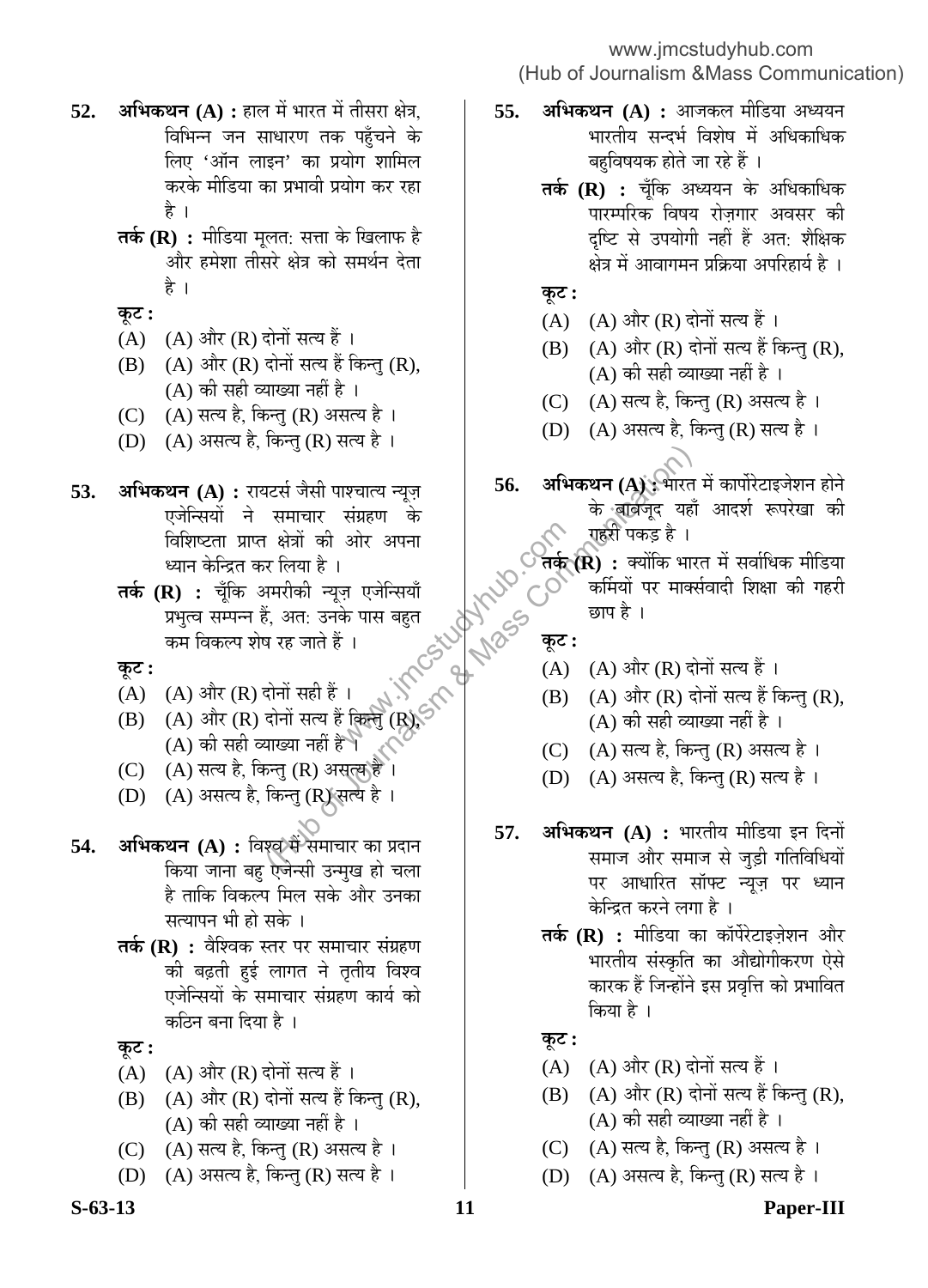- (Hub of Journalism &Mass Communication)
- **58. Assertion (A) :** When the selected signs are combined into a message, it becomes a syntagm.
	- **Reason (R) :** It happens as vocabularies in a language form a paradigm.

# **Codes :**

- $(A)$  Both  $(A)$  and  $(R)$  are true.
- (B) Both (A) and (R) are true, but (R) is not the correct explanation of (A).
- (C) (A) is true, but  $(R)$  is false.
- (D) (A) is false, but (R) is true.
- **59. Assertion (A) :** Journalists are bound to assist investigations of offences by disclosing the information that they have collected.
	- **Reason (R) :** It is an obligation of every citizen including media persons under the criminal procedure code of 1973. Exercise the contract of the contract  $\begin{pmatrix} 62 \\ 101 \\ 13 \end{pmatrix}$ . The contract of the contract  $\begin{pmatrix} 62 \\ 101 \\ 101 \end{pmatrix}$  (A) Free Mass Communications of (A) Service A Digital Radio<br>
	is an obligation of<br>
	is an obligation of<br>
	is an obligation of<br>
	is an obligation of<br>
	In including media<br>
	der the criminal<br>
	de of 1973.<br>
	(A) And (R) are true, but<br>
	(A)

### **Codes :**

- (A) Both (A) and (R) are true.
- (B) Both (A) and (R) are true, but (R) is not the correct explanation of (A).
- (C) (A) is true, but  $(R)$  is false.
- (D) (A) is false, but  $(R)$  is true.
- **60. Assertion (A) :** Non-verbal communication is not always through presentational codes such as gestures and eye movements.
	- **Reason (R) :** Presentational codes are limited to face-to-face communication or communication when the communicator is present.

# **Codes :**

- $(A)$  Both  $(A)$  and  $(R)$  are true.
- (B) Both (A) and (R) are true, but (R) is not the correct explanation of (A).
- $(C)$  (A) is true, but  $(R)$  is false.
- (D) (A) is false, but (R) is true.
- **61.** Identify correct sequence of events taken place.
	- (A) Kisan Vani Programme, Digital Radio Transmission, Bhasa Bharati Channel, Service & Home Service.
	- (B) Bhasa Bharati Channel, Kisan Vani Programme, Service & Home Service, Digital Radio Transmission.
	- (C) Digital Radio Transmission, Service & Home Service, Kisan Vani Programme, Bhasa Bharati Channel.
	- (D) Service & Home Service, Digital Radio Channel, Kisan Vani Programme, Bhasa Bharati Channel.

**62.** Identify correct sequence of films released having secularism as a theme.

- (A) Baiju Bawara, Basant Bahar, Tansen, Sangeet Samrat Tansen.
- (B) Basant Bahar, Tansen, Baiju Bawara, Sangeet Samrat Tansen.
- (C) Sangeet Samrat Tansen, Basant Bahar, Baiju Bawara, Tansen.
- (D) Tansen, Baiju Bawara, Basant Bahar, Sangeet Samrat Tansen.
- **63.** Identify right sequencing of countries that began publication of newspapers in the early  $17<sup>th</sup>$  century.
	- (A) England, France, Belgium, Germany.
	- (B) France, Germany, England, Belgium.
	- (C) Belgium, England, Germany, France.
	- (D) Germany, Belgium, France, England.

# Paper-III S-63-13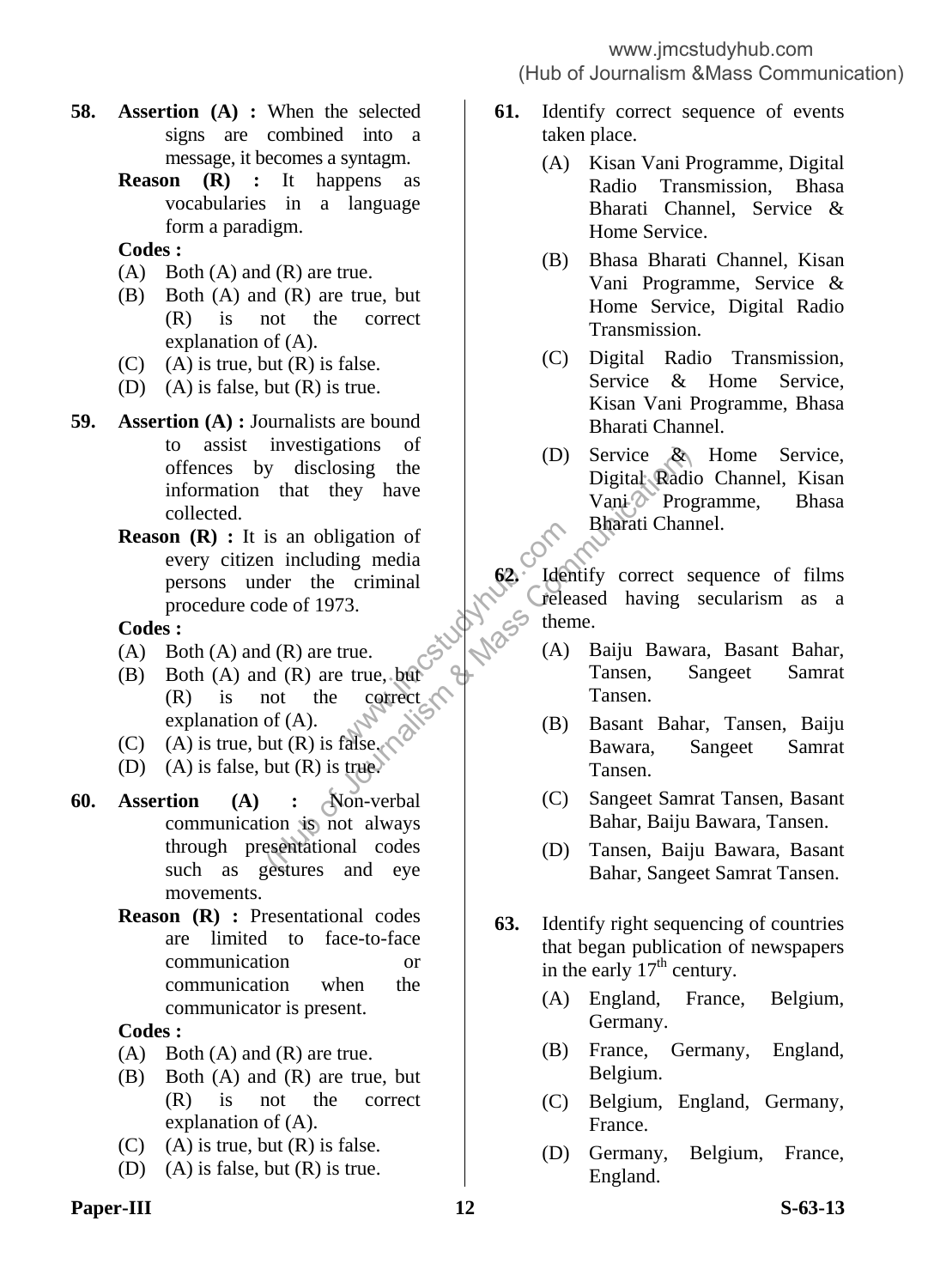- www.jmcstudyhub.com (Hub of Journalism &Mass Communication)
- **58. अभिकथन (A) :** जब चयनित संकेत, सन्देश में जोड दिए जाते हैं तो सिन्टैम बन जाता है ।
	- **तर्क (R) :** ऐसा होता है क्योंकि भाषा में शब्द संग्रह दृष्टांत का रूप ले लेते हैं ।
	- $\Phi$ **:**
	- (A)  $(A)$  और (R) दोनों सत्य हैं।
	- $(B)$   $(A)$  और  $(R)$  दोनों सत्य हैं किन्तु  $(R)$ , (A) की सही व्याख्या नहीं है ।
	- (C)  $(A)$  सत्य है, किन्तु (R) असत्य है।
	- (D)  $(A)$  असत्य है, किन्तु (R) सत्य है।
- **59. अभिकथन (A) :** पत्रकार जमा की गई जानकारी को प्रकट करके अपराध-संबंधी जाँच-पड़ताल में सहयोग देने के लिए बाध्य होते हैं । अकट करके अपराध गई।<br>प्रकट करके अपराध होना की पहली होना हो करने अपराध होना है।<br>हैं । पराधिक प्रक्रिया संहिता । अपराध के सारंती चैनल किसीन<br>ने प्रारंभिक नागरिक तथा<br>का दायित्व है । (A) (अर्थानरपेक्षता से संबंधि<br>दोनों सत्य हैं
	- **तर्क (R) :** यह आपराधिक प्रक्रिया संहिता 1973 के तहत प्रत्येक नागरिक तथा मीडिया कर्मियों का दायित्व है । क्रेया संहिता $\frac{1}{6}$ ।<br>|गरिक तथा<br>है ।<br>|-<br>|कन्तु (R), (C) (N) (A)<br>|सल्य है गुरु (S) (B)

# $\overline{\Phi}$ :

- (A)  $(A)$  और (R) दोनों सत्य हैं ।
- $(B)$   $(A)$  और  $(R)$  दोनों सत्य हैं किन्तु  $(R)$ , (A) की सही व्याख्या नहीं है ।
- (C)  $(A)$  सत्य है, किन्तु (R) असत्य है  $\mathbb{C}^{\mathbb{C}}$
- (D) (A) असत्य है, किन्तु (R) सत्य है<sup>ं</sup>।
- **60. अभिकथन (A) :** अशाब्दिक संचार जैसे कि भाव-भंगिमाएँ और नेत्र संचालन आदि हमेशा प्रस्तुतीकरण कोडों के माध्यम से नहीं किया जाता है ।
	- **तर्क (R) :** प्रस्तुतीकरण कोड आमने-सामने संचार या संचारक के उपस्थित रहने पर किए जाने वाले संचार तक सीमित होता है ।
	- **Ûæú™ü :**
	- (A)  $(A)$  और (R) दोनों सत्य हैं।
	- $(B)$   $(A)$  और  $(R)$  दोनों सत्य हैं किन्तु  $(R)$ ,  $(A)$  की सही व्याख्या नहीं है ।
	- (C) (A) सत्य है, किन्तु (R) असत्य है ।
	- (D)  $(A)$  असत्य है, किन्तु (R) सत्य है ।
- **61.** निम्नलिखित घटनाक्रमों का सही अनुक्रम बताएँ :
	- $(A)$  किसान वाणी कार्यक्रम, डिजिटल रेडियो ट्रांसमिशन, भाषा-भारती चैनल, सर्विस एंड होम सर्विस
	- (B) भाषा-भारती चैनल, किसान वाणी कार्यक्रम. सर्विस एंड होम सर्विस. डिजिटल रेडियो ट्रांसमिशन
	- (C) डिजिटल रेडियो ट्रांसमिशन, सर्विस एंड होम सर्विस, किसान वाणी कार्यक्रम, भाषा-भारती चैनल
	- (D) सर्विस एंड होम सर्विस, डिजिटल रेडियो चैनल, किसान वाणी कार्यक्रम, भाषा-भारती चैनल

|<br>| **62. अ**मेनिरपेक्षता से संबंधित विषय पर प्रदर्शित<br>| 6<sup>65</sup> फिल्मों का सही अनुकू<del>ष नहीं</del> फिल्मों का सही अनुक्रम बताएँ :

- (A) बैज् बावरा, बसन्त बहार, तानसेन, संगीत सम्राट तानसेन
- (B) बसन्त बहार, तानसेन, बैज बावरा, संगीत सम्राट तानसेन
- (C) संगीत सम्राट तानसेन, बसन्त बहार, बैज् बावरा. तानसेन
- (D) तानसेन, बैजू बावरा, बसन्त बहार, संगीत सम्राट तानसेन
- **63.** 17वीं शताब्दी के प्रारम्भ में समाचार प्रकाशित करने वाले देशों का सही अनक्रम बताएँ :
	- (A) इंग्लैंड, फ्रांस, बेल्जियम, जर्मनी
	- (B) फ्रांस, जर्मनी, इंग्लैंड, बेल्जियम
	- (C) बेल्जियम, इंग्लैंड, जर्मनी, फ्रांस
	- (D) जर्मनी, बेल्जियम, फ्रांस, इंग्लैंड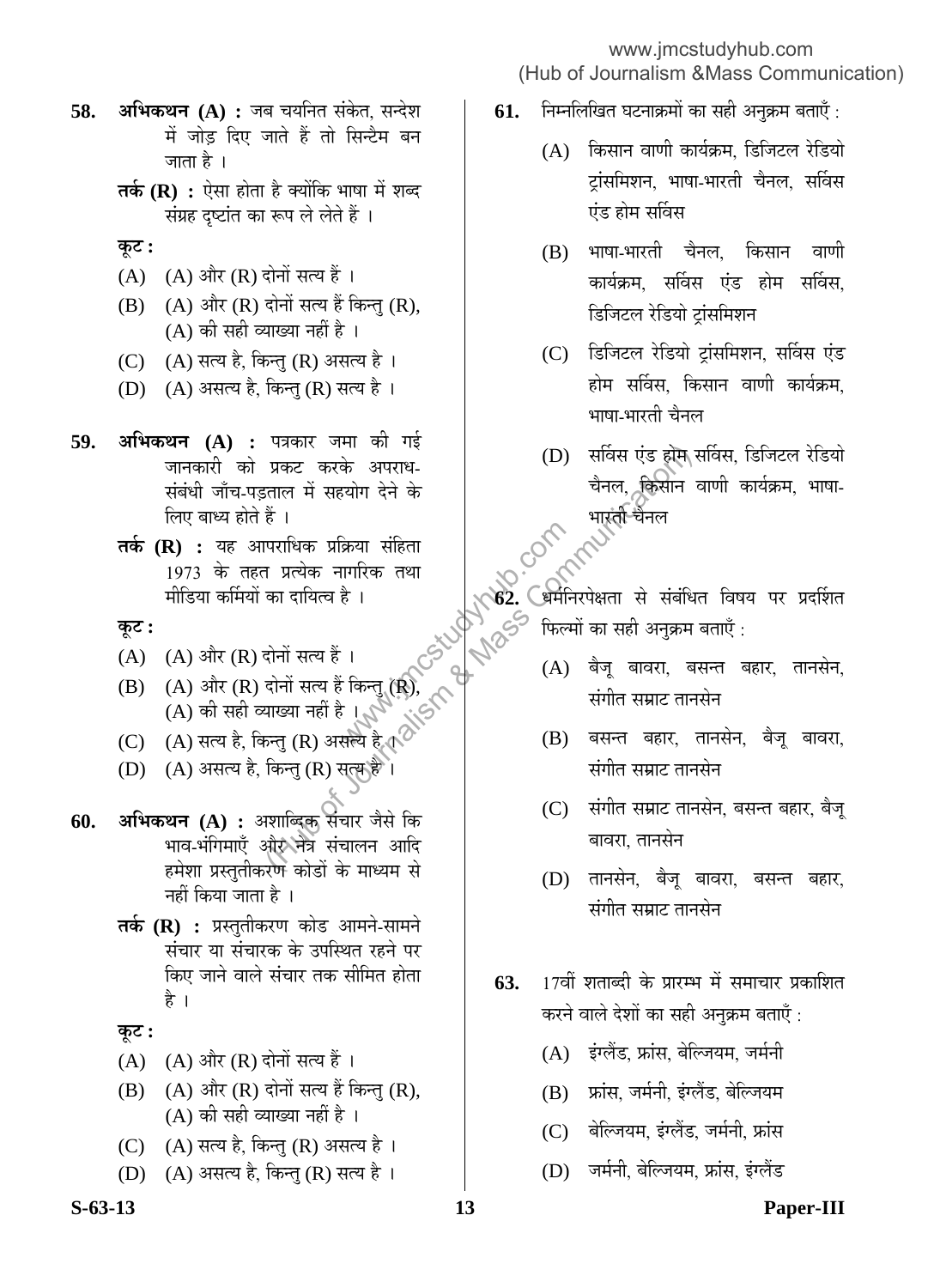- **64.** Identify the correct sequence of McQuail's five basic functions of media.
	- (A) Information, Correlation, Continuity, Entertainment, Mobilization.
	- (B) Correlation, Continuity, Entertainment, Mobilization, Information.
	- (C) Continuity, Mobilization, Entertainment, Correlation, Information.
	- (D) Entertainment, Correlation, Mobilization, Continuity, Information.
- **65.** Identify the correct sequence of the following :
- (A) Scene, sequence, frame, shot, film.
- (B) Film, scene, frame, shot, sequence.
- (C) Frame, shot, scene, sequence, film.
- (D) Shot, frame, sequence, scene, film.

# **66.** Match the List-I with List-II.

# $List-I$   $\mathcal{L}ist-II$

- (a) Golden Mean 1. Print
- (b) Spin doctoring 2. Advertising
- (c) Crusade 3. Ethics
- (d) Psychographics 4. Public Relations
- **Codes :**

|     | (a) |    | $(b)$ $(c)$  | (d) |
|-----|-----|----|--------------|-----|
| (A) | - 3 | H  | $\mathbf{2}$ | 4   |
| (B) | - 3 | 4  | 1            | 2   |
| (C) | 4   | 2  | 3            | 1   |
| (D) | -2  | -1 | 4            | 3   |

- **67.** Match the List-I with List-II.
- **List I List II**  (a) Mahaa TV (news) 1. Tamil (b) Yes India Vision 2. Urdu (c) Aditya TV 3. Telugu (d) Peace TV 4. Malayalam **Codes :** (a) (b) (c) (d)  $(A)$  2 1  $\sqrt{3}$  4 (B)  $1 \quad 3 \quad 4 \quad 2$ (C)  $4 \sqrt{2}$  3 1  $\bigcirc$ (D) 3 4 1 2 **68.** Match the List-I with List-II.

|                                                     | (A)           | $\overline{2}$        | 1              | 3              | 4                              |                    |
|-----------------------------------------------------|---------------|-----------------------|----------------|----------------|--------------------------------|--------------------|
|                                                     | (B)           | $\mathbf{1}$          | 8205           | $\overline{4}$ | $\overline{2}$                 |                    |
| ct sequence of the                                  |               |                       |                | 3              | $\mathbf{1}$                   |                    |
| ence, frame, shot,                                  |               |                       | $\overline{4}$ | $\mathbf{1}$   | $\overline{2}$                 |                    |
| frame, shot,<br>ie,                                 | Control Com   |                       |                |                | Match the List-I with List-II. |                    |
| $\mathbf{c}$ , scene, sequence,                     |               | $List-I$              |                |                | $List - II$                    |                    |
| sequence scene.                                     |               | (a) Louis<br>Lumiere  |                | 1.             | The<br>Train<br>Robbery        | Great              |
| vith List <sup>[I]</sup><br>$List - II$             |               | (b) Edison<br>Porter  | S.             | 2.             | Pundalik                       |                    |
| Print<br>Advertising                                |               | (c) Georges<br>Melies |                | 3.             | Moon                           | A Trip to the      |
| 3.<br>Ethics<br>Public<br>4.                        | $(d)$ R.G.    | Torney                |                | 4.             | Train<br>Ciotal                | Arrival of a<br>at |
| Relations                                           | <b>Codes:</b> |                       |                |                |                                |                    |
|                                                     |               | (a)                   | (b)            | (c)            | (d)                            |                    |
| (d)<br>c)                                           | (A)           | $\overline{4}$        | $\mathbf{1}$   | 3              | $\overline{2}$                 |                    |
| $\overline{c}$<br>$\overline{4}$                    | (B)           | $\overline{2}$        | $\overline{4}$ | 3 <sup>7</sup> | $\mathbf{1}$                   |                    |
| $\overline{2}$<br>$\mathbf{1}$<br>3<br>$\mathbf{1}$ | (C)           | $\mathbf{1}$          | 3              | $\overline{4}$ | $\overline{2}$                 |                    |
|                                                     |               |                       |                |                |                                |                    |

(D) 3 2 1 4

Paper-III S-63-13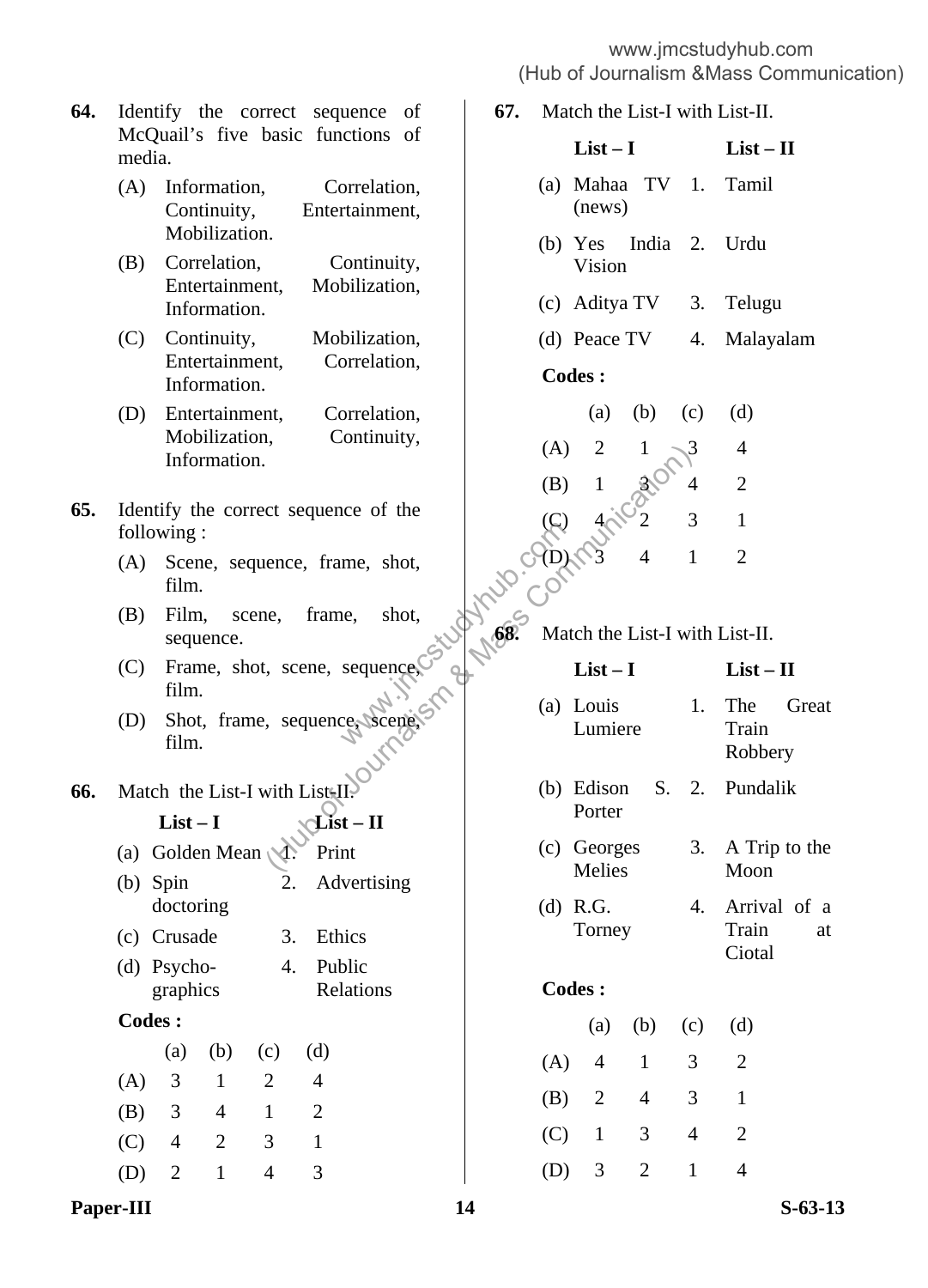**67.** सूची – I को सूची – II के साथ सुमेलित कीजिए :

कार्यों का सही अनुक्रम बताएँ :  $(A)$  सृचना, सहसंबंध, निरन्तरता, मनोरंजन, संघटन (B) सहसंबंध, निरन्तरता, मनोरंजन, संघटन, सूचना (C) निरन्तरता, संघटन, मनोरंजन, सहसंबंध, सुचना (D) मनोरंजन, सहसंबंध, संघटन, निरन्तरता, सूचना **65.** निम्नलिखित का सही अनुक्रम बताएँ : (A) दृश्य, अनुक्रम, फ्रेम, शॉट, फिल्म (B) फिल्म, दृश्य, फ्रेम, शॉट, अनुक्रम (C) फ्रेम, शॉट, दृश्य, अनुक्रम, फिल्म (D) शॉट, फ्रेम, अनुक्रम, दृश्य, फिल्म **66.** सूची – I को सूची – II के साथ सुमेलित कीजिए **ÃÖæ"Öß – I ÃÖæ"Öß – II**  (a) गोल्डन मीन 1. फ्रिन्ट (b) स्पिन डॉक्ट्रिंग ∑े. एडवर्टाइज़िंग (c) ÛÎæúÃÖê›ü 3. ‹ê×£ÖŒÃÖ (d) साइकोग्रैफिकुस 4. पब्लिक रिलेशन्स  $\overline{\phi}$ **:** (a) (b) (c) (d) (A) 3 1 2 4 (B) 3 4 1 2 (C) 4 2 3 1 **ÃÖæ"Öß – I ÃÖæ"Öß – II**  (a) महा टी.वी. (न्यूज़) 1. तमिल (b) यस इंडिया विज़न 2. उर्द (c) आदित्य टी.वी. 3. तेलुगू (d) पीस टी.वी. 4. मलयालम  $\Phi$ **:** (a) (b) (c) (d)  $(A)$  2 1  $\sqrt{3}$  4 (B)  $1 \& 4 \& 2$ (C)  $4\sqrt{2}$  3 1  $(O)$  3 4 1 2 सूची – I को सूची – II के साथ सुमेलित कीजिए : **ÃÖæ"Öß – I ÃÖæ"Öß – II**  (a) लुईस लुमीयर 1. द ग्रेट ट्रेन रॉबरी (b) एडिसन एस पोर्टर 2. पंडलिक (c) जॉर्ज मेलीस 3. ए ट्रिप टू द मून (d) आर.जे. टॉर्न 4. एराइवल ऑफ ए ट्रेन एट सिओटल  $\Phi$ **:** (a) (b) (c) (d) (A) 4 1 3 2 (B) 2 4 3 1 (C) 1 3 4 2 फेल्म<br>मुक्रम<br>फेल्म<br>फेल्म अपूर्ण देखा के सूची<br>फेल्म अपूर्ण देखा है कि सूची कालेगा के सूची कालेगा की पासी कालेगा की सूची कालेगा की सुरक्षित कालेगा की सुरक्ष<br>लेने कोनिए से सुरक्षित कालेगा की सूची कालेगा कालेगा कालेगा की पास मनुक्रम बताएँ :<br>फ्रेम, शॉट, फिल्म<br>म, शॉट, फिल्म<br>म, शॉट, अनुक्रम, फिल्म<br>ज्ञम, दृश्य, फिल्म<br>क्रम, दृश्य, फिल्म<br>कम, दृश्य, फिल्म<br>के साथ सुमेलित कीलिए :<br>के साथ सुमेलित कीलिए :<br>सूची- $\mathbf{u}$  (a) लुईस लुमीयर<br>सूची- $\mathbf{u}$  (b)

64. मैक्वेल द्वारा निर्धारित मीडिया के पाँच मूल

(D) 2 1 4 3

**S-63-13 15 Paper-III**

(D) 3 2 1 4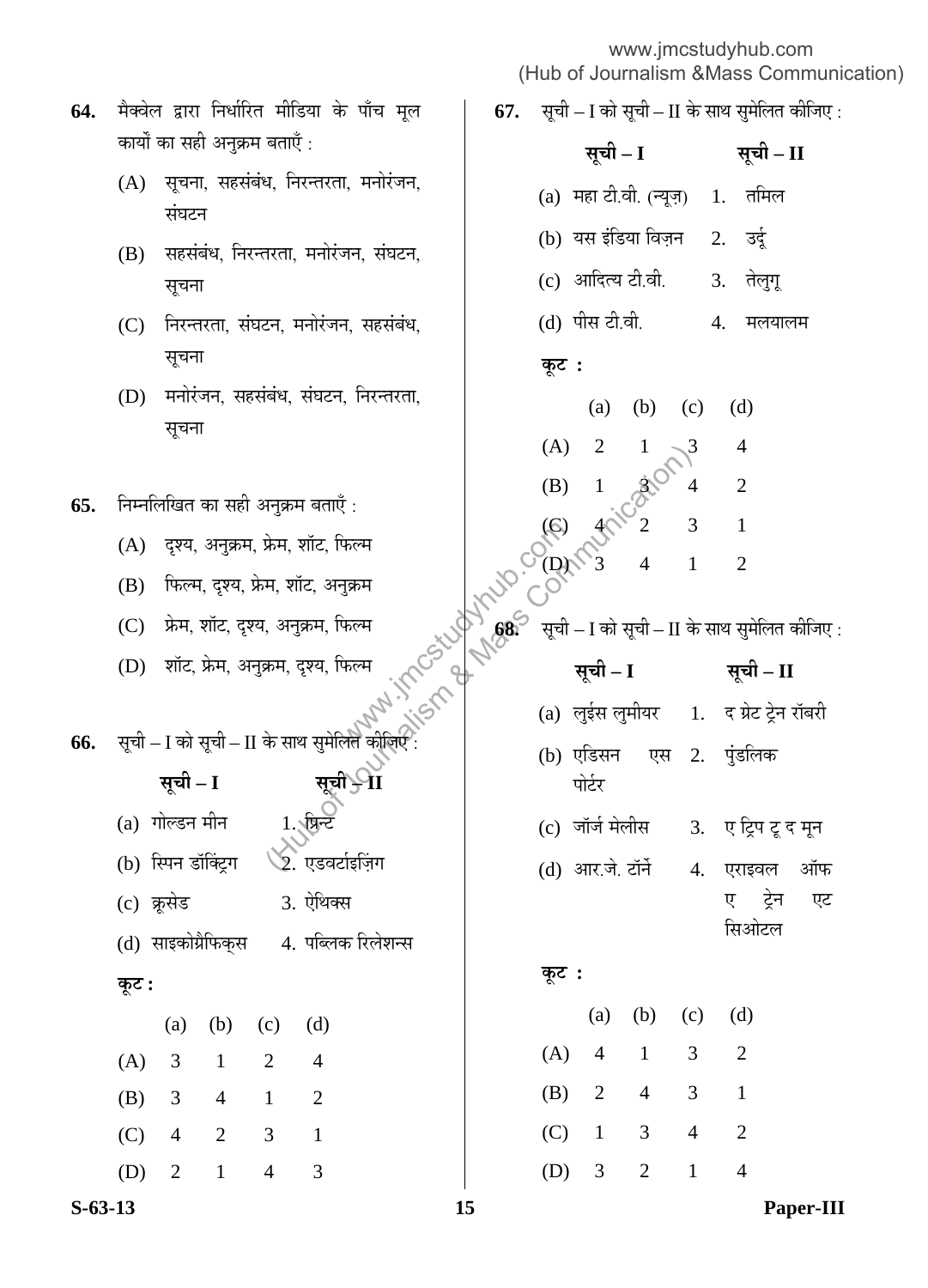**69.** Match the List-I with List-II.

| (a) Jhanak  | 1. P.C. Barua |
|-------------|---------------|
| Jhanak      |               |
| Payal Baaje |               |

**List – I List – II** 

| (b) Maya | 2. Ardeshir  |
|----------|--------------|
|          | <b>Irani</b> |

- (c) Alam Ara 3. Satyajit Ray
- (d) Pather Panchali 4. V. Shantaram

### **Codes :**

|         |   |                | (a) (b) (c) (d) |   |
|---------|---|----------------|-----------------|---|
| (A) 1   |   | 3              | 2               | 4 |
| $(B)$ 3 |   | $\overline{2}$ | 4               |   |
| $(C)$ 2 |   | 4              | 3               |   |
| (D)     | 4 | 1              | 2               | 3 |

# **70.** Match the List-I with List-II.

# **List – I List – II**

- (a) Dependista Theory
- 1. Capitalist approach
- (b) Basic needs model 2. Grass-roots approach
- (c) Industrialization **Marxist** approach
- (d) Another development 4. Gandhian approach

# **Codes :**

|       |                           |    | (a) (b) (c) (d) |   |
|-------|---------------------------|----|-----------------|---|
| (A)   | 4                         | 2  | 1               | 3 |
| (B)   | $\overline{4}$            | 3  | 2               |   |
| (C) 3 |                           | 4  |                 | 2 |
| (D)   | $\overline{\phantom{a}3}$ | T. | $\mathcal{L}$   |   |

 Read the following passage and answer Question Nos. **71** to **75**.

 The boundaries between publisher, producer, distributor, consumer and reviewer of content are blurring. Mass media now incorporate many interpersonal and interactive aspects such as call-in radio and TV shows, home shopping through televisions with viewer conversations and telephone or online ordering, online commentaries and information accompanying television programms, 900-number hotlines or newsgroup discussions about weekly soap opera plot lines and characters, etc. Thus new media provide many more ways to choose content, which increases the influence of structural and cultural (factors) on peoples' notion of choice. Providing multiple forms of access to content which is freed from its linkages to particular physical distribution forms free us from constraints on allocation and transformation. Many people can use the same content at the same time. Selected aspects of content may be used in the sequence and timing preferred by the individual. Prove Committee<br>
Letter Committee Committee<br>
Letter Committee Committee Committee<br>
Letter Committee Committee Committee Committee Committee Committee Committee Committee Committee Committee Committee<br>
Letter Committee Comm (d)  $\begin{bmatrix}\n\text{hotlines or new} \\
\text{about weekly Soap}\n\text{about weekly Soap}\n\text{about weekly Soap}\n\text{about weekly Soap}\n\end{bmatrix}\n\begin{bmatrix}\n\text{about weekly Soap}\n\text{about weekly Soap}\n\text{about weekly Soap}\n\text{about weekly Soap}\n\text{about weekly Soap}\n\text{about weekly Soap}\n\text{about weekly Soap}\n\text{about weekly Soap}\n\text{about weekly Soap}\n\text{about weekly Soap}\n\text{about weekly Soap}\n\text{about weekly Soap}\n\text{about weekly Soap}\n\text{about weekly Soap}\n\text{about weekly Soap}\n\text{about weekly Soap}\n\text{about weekly So$ 

 One paradox of this increased accessibility, and decreased dependence on specific distribution media is that now individuals must make more choices, must have more prior knowledge, and must put forth more effort to integrate and make sense of the communication. Interactivity and choice are not universal benefits; many people do not have the energy, desire, need or training to engage in such processes. It is partially due to the idealization of the interactive nature of face to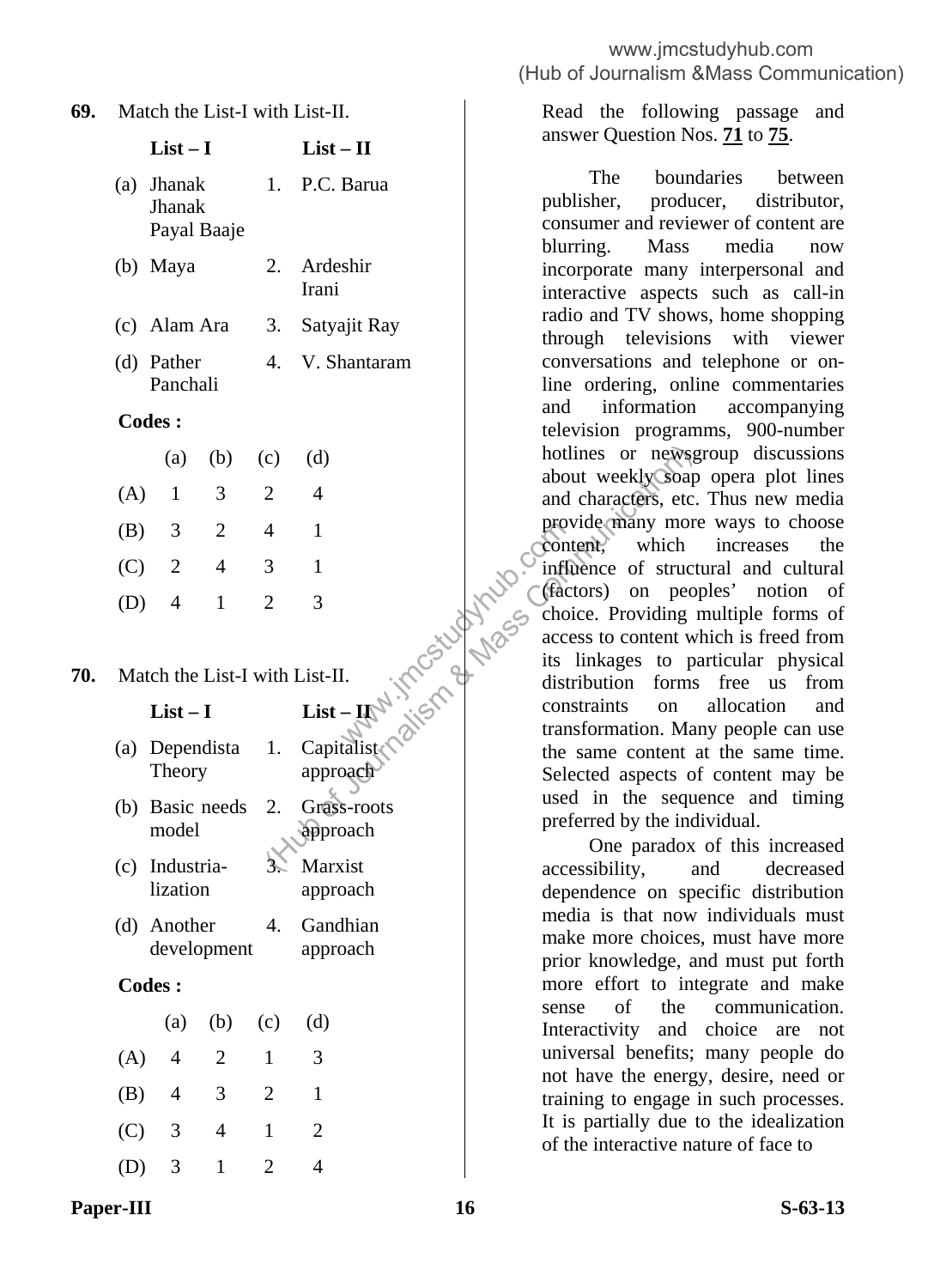| 69. सूची – I को सूची – II के साथ सुमेलित |  |  |  |  |
|------------------------------------------|--|--|--|--|
| कोजिए :                                  |  |  |  |  |

**ÃÖæ"Öß – I ÃÖæ"Öß – II** 

(a) झनक झनक पायल बाजे 1. पी.सी. बरुआ

| (b) माया | 2. अर्देशिव ईरानी |
|----------|-------------------|
|          |                   |

- (c) आलम-आरा 3. सत्यजित रे
- (d) पाथेर पांचाली 4. वी. शान्ताराम
- **Ûæú™ü :**

|     |                         |                | (a) (b) (c) (d)       |   |
|-----|-------------------------|----------------|-----------------------|---|
| (A) | -1                      | 3              | 2                     | 4 |
| (B) | $\overline{\mathbf{3}}$ | $\overline{2}$ | 4                     |   |
| (C) | - 2                     | 4              | 3                     |   |
| (D) | 4                       | J.             | $\mathcal{D}_{\cdot}$ | 3 |

70. सूची – I को सूची – II के साथ सुमेलित कीजिए  $\cdot$ 

1. पूँजीवाद<del>ी उ</del>पागम

<u>उ</u>पाक्मे

उपागम

# <u>सूची – I</u>

- (a) डिपेन्डिस्टा थ्योरी
- (b) मूल आवश्यकता मॉडल 2. आधार (ग्रासरूट)
- (c) औद्योगीकरण 3. े मार्क्सवादी
- (d) अन्य विकास 4. गांधीवादी उपागम
- **Ûæú™ü :**

|       |                |   | (a) (b) (c) (d)       |   |
|-------|----------------|---|-----------------------|---|
| (A)   | 4              | 2 | $\vert$               | 3 |
| (B)   | $\overline{4}$ | 3 | 2                     | 1 |
| (C) 3 |                | 4 | 1                     | 2 |
| (D)   | 3              |   | $\mathcal{D}_{\cdot}$ |   |

निम्नलिखित गद्यांश को पढ़िये और प्रश्न संख्या 71 से <u>75</u> तक का उत्तर दीजिए :

प्रकाशक, उत्पादक, वितरक, उपभोक्ता सामग्री के समीक्षक की सीमाएँ धृँधली होती जा रही हैं । जनमाध्यम अब कई अंतरवैयक्तिक व परस्पर प्रभाव डालने वाले तरीके अपना रहा है जिसमें रेडियो और टेलिविज़न के कार्यक्रमों के बीच में टेलिफोन से बात करना. टेलिविज़न में देखकर उत्पाद की घर बैठे खरीददारी करना. दर्शकों से बात करना. ऑन लाइन खरीदने के लिए आदेश देना, टेलिविज़न कार्यक्रमों का ऑन-लाइन आँखों देखा हाल सुनना जिनमें विभिन्न सूचनाएँ शामिल हैं, 900- से आगे के अंक लिए हॉटलाइन पर बातचीत करन्।, साप्ताहिक धारावाहिकों की कहानी, पात्रों के बारे-में ऐक समूह के बीच चर्चा करना आदि । अर्थात्र नया माध्यम क्या सुनना-देखना-पढ़ना है इसके कई विकल्प प्रदान करता है । इससे लोगों की पसंद की धारणा पर संरचनात्मक व सांस्कृतिक (कारकों) प्रभाव बढ़ जाते हैं । सामग्री तक पहुँच होने के बहविकल्पों से जो किसी एक मौलिक खितरण वाले तरीके के जुड़ाव से बँधी हुई नहीं है । हमें ैनियत और रूपांतरण करने की किसी भी शर्त से आज़ाद करती है । कई लोग एक ही समय में एक ही सामग्री को प्रयोग में ला सकते हैं । एक व्यक्ति खुद के लिए सामग्री के कुछ हिस्से को चुनकर अपनी वरीयता व समय के पसंद के आधार पर उपयोग कर सकता है। मीडिया के कई साधनों पर बढ़ती पहुँच और उसके किसी एक विशिष्ट वितरक पर आश्रित न होने के चलन का एक विरोधाभास यह है कि अब हर एक ज्यादा से ज्यादा विकल्पों को अपनाये. उसे पहले ही ज्यादा ज्ञान अर्जित हो और वह संचार का बेहतर उपयोग कर सके । अंत क्रिया और विकल्पों का होना सार्वभौमिक फायदे नहीं है । कई लोगों के पास क्षमता नहीं होती, चाहत, जरूरत, प्रशिक्षण इस प्रक्रिया से गुजरने के लिए नहीं होती । यह इसलिए है क्योंकि हमें सीधे चेहरे देखते हए संचार करना, जिसमें परस्पर प्रभाव डालने वाले कारक मौजूद होते हैं, सबसे ज्यादा आदर्श संचार का तरीका लगते हैं और हममें से प्रत्येक चाहता है कि वो ऐसी क्षमता संचार करने की हासिल करें । कुछ लोगों को ए.टी.एम. और उत्तर देने वाली मशीनें अच्छी लगती पढ़ना ह इस<br>लोगों की<br>गथ सुमेलित<br>गथ सुमेलित दुर्घ पहुँच होने वे<br>- II संस्कृतिक रिनियत और<br>- पुरुषोगमूर्हो हो सामग्री को प्र<br>दी उपागमूर्हो हो सामग्री को प्र (A)  $\frac{1}{4}$  and  $\frac{1}{4}$  and  $\frac{1}{4}$  and  $\frac{1}{4}$  and  $\frac{1}{4}$  and  $\frac{1}{4}$  and  $\frac{1}{4}$  and  $\frac{1}{4}$  and  $\frac{1}{4}$  and  $\frac{1}{4}$  and  $\frac{1}{4}$  and  $\frac{1}{4}$  and  $\frac{1}{4}$  and  $\frac{1}{4}$  and  $\frac{1}{4}$  and  $\frac{1}{4$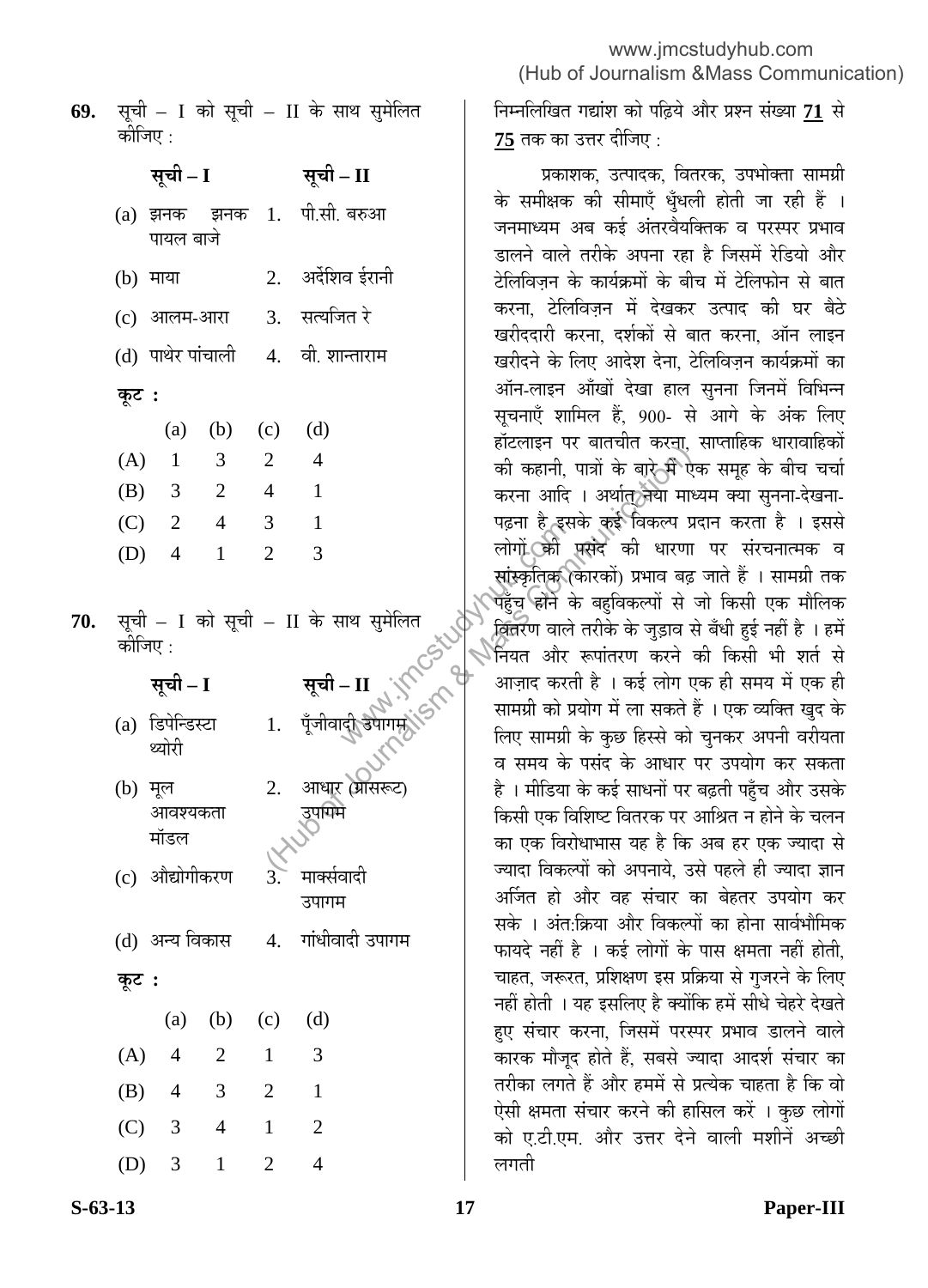face communication that we expect every one will desire such capabilities. Some people really do love ATMs and answering machines. Being forced to wait in line to interact with people we have no connection with, while taking time away from interacting with others with whom we really do want to share a band, is not as attractive as proponents of interpersonal community dialogue imply.

 Many prefer the one way aspect of same mass media and the ability to experience simulated or vicarious choice. Alternatively the loss of programmed scripts and producer developed plot lines in hyper text novels or interactive programms may in fact lead to more uncertainty and confusion by users, and the lost sense of shared meaning. These changes also imply alterations in asymmetries of choice : that is traditional media tended to locate the choice of initiating  $\mathcal{N}$  these communication in one place. The common example is of traditional telephone calling : a person initiates a call to another without the other having any choice in the initiation. With the traditional telephone one could choose not to answer it, but, even with answering machines, that is not a widely acceptable social choice. Because we have not, until recently assessed the social aspect of telephone choice, we remain some what ambivalent about the telephone because of this asymmetry of choice. The meta-information about consumers, enables telemarketers to target potential consumers much more precisely and aggressively, increasing our discomfort with this asymmetry. Thus new media like meractive<br>
d to more<br>
by users,<br>
meaning.<br>
alterations<br>  $\therefore$  that is<br>
locate the<br>
g<br>
g<br>
die The<br>
(C) ence simulated or<br>
Alternatively the<br>
med scripts and<br>
ed plot lines in<br>
les or interactive<br>
in fact lead to more<br>
onfusion by users,<br>
of shared meaning.<br>
(C) Preferences<br>
of shared meaning.<br>
(C) More access<br>
of choice : t

caller ID, private celler phone networks, are used primarily to offset the asymmetry of choice inherent in this familiar 'old' medium.

- **71.** What is the reason for disappearing of difference between publisher and distributor ?
	- (A) Technology (B) Choices
	- (C) Interactivity (D) Call-in radio
- **72.** Why do individuals use content as per their choice ?
	- (A) Structured content
	- (B) Access to content
	- (C) Free from physical distribution
	- (D) Preferences

**73.** What is the paradox of technology ?

- (A) More access and less dependence
- (B) More dependency and less access
- (C) Moderate dependency
- (D) Intensive access
- **74.** What is the preference of many people ?
	- (A) Simulation
	- (B) Stimulation
	- (C) Synchronization
	- (D) Symmetry
- **75.** What is an example of asymmetrical communication ?
	- (A) Traditional media
	- (B) Telephone communication
	- (C) Answering machine
	- (D) Private networks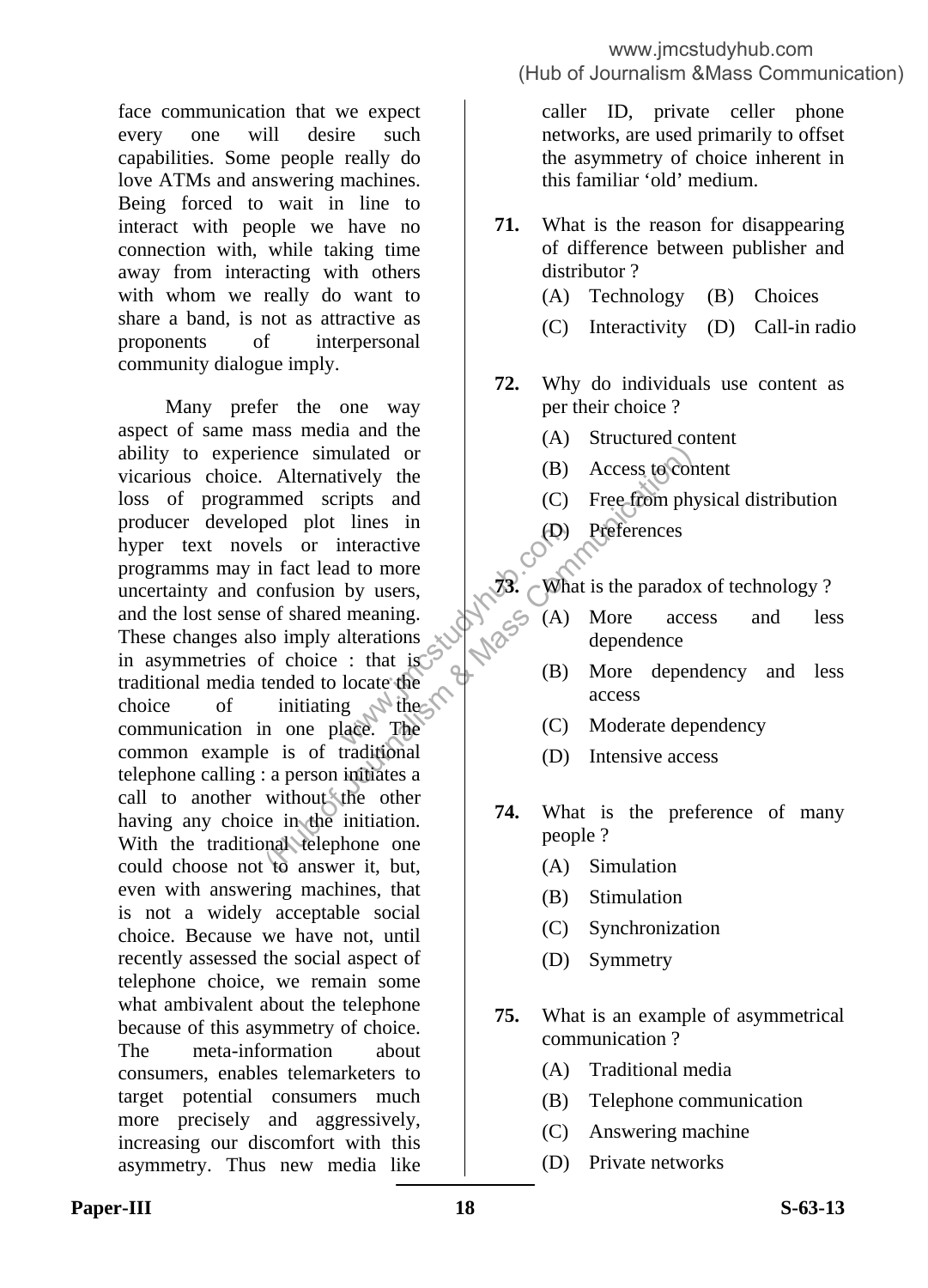हैं । लाईन में लगकर समय काटते हुए उन लोगों से बातचीत करना जिनसे हमारा कोई वास्ता नहीं है हमारे लिए आकर्षित नहीं होता वो भी तब जब हम उन लोगों के साथ समय बिताना चाहते हों जो हमारे जानकार हैं. जिनसे हमारा जड़ाव है. जैसा कि अंतर्वेयक्तिक वैचारिक समुदाय के प्रवर्तक अपेक्षा करते हैं । कई लोग कुछ जन माध्यमों के एक तरफा चरित्र को बेहतर मानते हैं तथा अनुकरण का अनुभव करते या प्रतिनियुक्त करने की संभावना को भी । विकल्प के तौर पर पहले से तय कार्यक्रम की रूपरेखा का भटकना एवं निर्माता के द्रारा तय किया गया कथानक जो अतिशयोक्ति से परिपूर्ण उपन्यासों पर आधारित हो या परस्पर प्रभाव डालने वाले कार्यक्रम ज्यादा अनिश्चितता की ओर ले जायें और प्रयोग करने वालों का भ्रम और साझा किये जा सकने वाले अर्थों का गुम हो जाना । यह परिवर्तन पसंद की विषमता में होने वाले बदलाव का भी संकेत देते हैं । जो कि पारंपरिक माध्यम है जो किसी भी जगह के हैं, संचार शुरू करने की पसंद के झकाव की पहचान कराता है । एक सामान्य उदाहरण पारंपरिक रूप से टेलिफोन द्वारा बातचीत करने का है जिसमें एक व्यक्ति फोन लगाकर दूसरे से बातचीत की शुरुआत् करता है जबकि दूसरे के पास शुरुआत करने को विकल्प नहीं है । इस पारंपरिक टेलिफोन में यह सेविध**ि** ली जा सकती है कि कोई भी उत्तर न दियो जाये थहीं तक कि उत्तर देने वाली मशीनों की तरह**े**जो कि सामाजिक रूप से ज्यादा स्वीकार्य पर्संद नहीं है । क्योंकि हम अभी तक टेलिफोन पर बातचीत करने, न करने के सामाजिक पहलू का आकलन नहीं किये हैं, हम किसी न किसी रूप में टेलिफोन की इस विकल्प की विषमता से उभयभावी बने हुए हैं । उपभोक्ताओं के बारे <u>में इतर सूचनाएँ टेली मार्केटिंग करने वालों को संभावित</u> खरीददार ढूँढ़ने में मदद करती हैं और यह ज्यादा से ज्यादा सारगर्भित और आक्रामक ढंग से किया जाता है जो कि इस विषमता से हमारी घबराहट को बढ़ाता जा रहा है । यह नये माध्यम जैसे कि फोन करने वाले की पहचान (कालर-आई.डी), व्यक्तिगत फोन करने वालों का फैला हुआ तंत्र मुख्य रूप से पसंद की विषमता को दूर करने के लिए प्रयोग किया जा रहा है जो कि इस जाने पहचाने 'पुराने' माध्यम से अंतर्निहित है ही । दलाव का भा $\vec{v}$ जो किसी भी $\vec{v}$  न झुकाव की<br>ण पारंपरिक<br>एण पारंपरिक<br>की शुरुआत की सुरुआत की शुरुआत की सुरुआत की सुरुआत की सुरुआत (A)<br>तो करने की (C)<br>यो जाये यहीं (D)  $\frac{1}{3}$   $\frac{1}{3}$   $\frac{1}{3}$   $\frac{1}{3}$   $\frac{1}{3}$   $\frac{1}{3}$   $\frac{1}{3}$   $\frac{1}{3}$   $\frac{1}{3}$   $\frac{1}{3}$   $\frac{1}{3}$   $\frac{1}{3}$   $\frac{1}{3}$   $\frac{1}{3}$   $\frac{1}{3}$   $\frac{1}{3}$   $\frac{1}{3}$   $\frac{1}{3}$   $\frac{1}{3}$   $\frac{1}{3}$   $\frac{1}{3}$   $\frac{1}{3}$ 

www.jmcstudyhub.com (Hub of Journalism &Mass Communication)

- **71.** ∑प्रकाशक व वितरक के बीच अंतर खत्म करने वाला क्या कारण है ?
	- (A) तकनीक
	- (B) विकल्प
	- (C) परस्पर प्रभाव डालना
	- (D) रेडियो में कॉल करना
- **72.** व्यक्ति विशेष सामग्री को अपनी पसंद के आधार क्यों प्रयोग में लाता है ?
	- $(A)$  संरचनात्मक सामग्री
	- (B) सामग्री तक पहुँच
	- (C) भौतिक चितरण के दबाव से आज़ादी
	- CON TRANSICO
- ।<br><sub>अ</sub><br>स्रोतिक का विरोधाभास क्या है ?
	- (A) ज्यादा पहुँच व कम निर्भरता
	- (B) ज्यादा निर्भरता एवं कम पहुँच
	- (C) सामान्य निर्भरता
	- (D) बहुत ज्यादा पहुँच
	- 74. ज्यादातर लोगों की पसंद क्या है ?
		- (A) अनुकरण
		- $(B)$  प्रेरणा
		- (C) समाक्रमण
		- (D) एकरूपता
	- **75.** विषमतापूर्ण संचार का एक उदाहरण क्या है ?
		- $(A)$  पारम्परिक माध्यम
		- (B) टेलिफोन माध्यम
		- (C) उत्तर देने वाली मशीन
		- (D) व्यक्तिगत फैला हुआ तंत्र